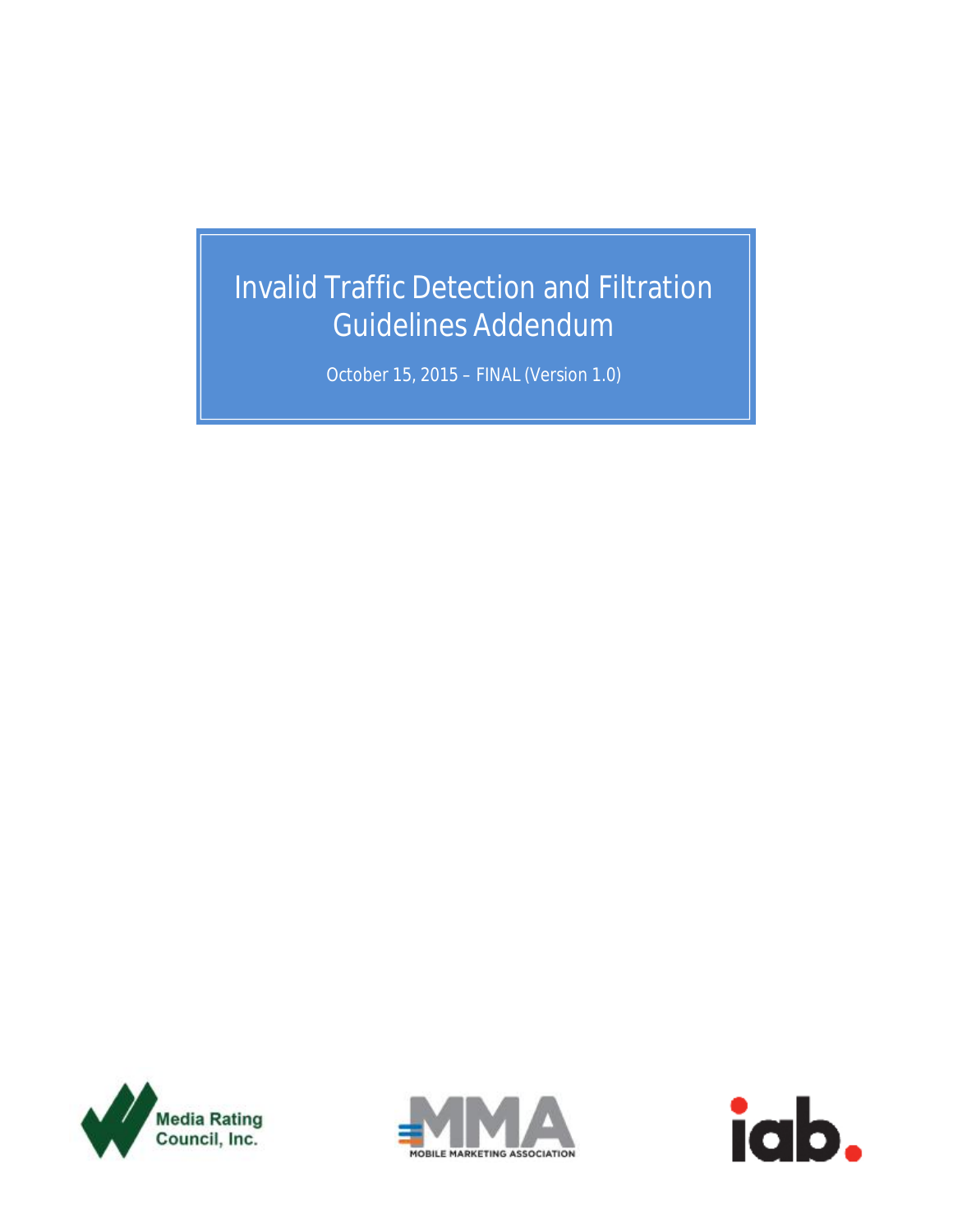## **Table of Contents**

| 1.1                                                                                        |  |
|--------------------------------------------------------------------------------------------|--|
| 1.1.1                                                                                      |  |
| 1.1.2                                                                                      |  |
| $\overline{2}$                                                                             |  |
| 2.1                                                                                        |  |
| 2.1.1                                                                                      |  |
| 2.2                                                                                        |  |
| 2.3                                                                                        |  |
| 2.4                                                                                        |  |
| 3                                                                                          |  |
| 3.1                                                                                        |  |
| 3.2                                                                                        |  |
| 3.3<br>3.4                                                                                 |  |
| IVT-Related Communications (Internal, IAB/MRC, Outside Practitioner, and Legal)  18<br>3.5 |  |
| 4                                                                                          |  |
| 4.1                                                                                        |  |
| 4.1.1                                                                                      |  |
| 4.1.2                                                                                      |  |
| 4.1.3                                                                                      |  |
| 4.2                                                                                        |  |
| 5                                                                                          |  |
| 5.1                                                                                        |  |
| 5.2                                                                                        |  |
| 5.3<br>5.4                                                                                 |  |
|                                                                                            |  |
| 6                                                                                          |  |
| Reporting Metrics Associated with Invalid Traffic Functions 26<br>7                        |  |
| 8                                                                                          |  |
| 9                                                                                          |  |
| 10                                                                                         |  |
| Appendix A - Illustrative Reported Metrics by IVT Filtration Level 32<br>11                |  |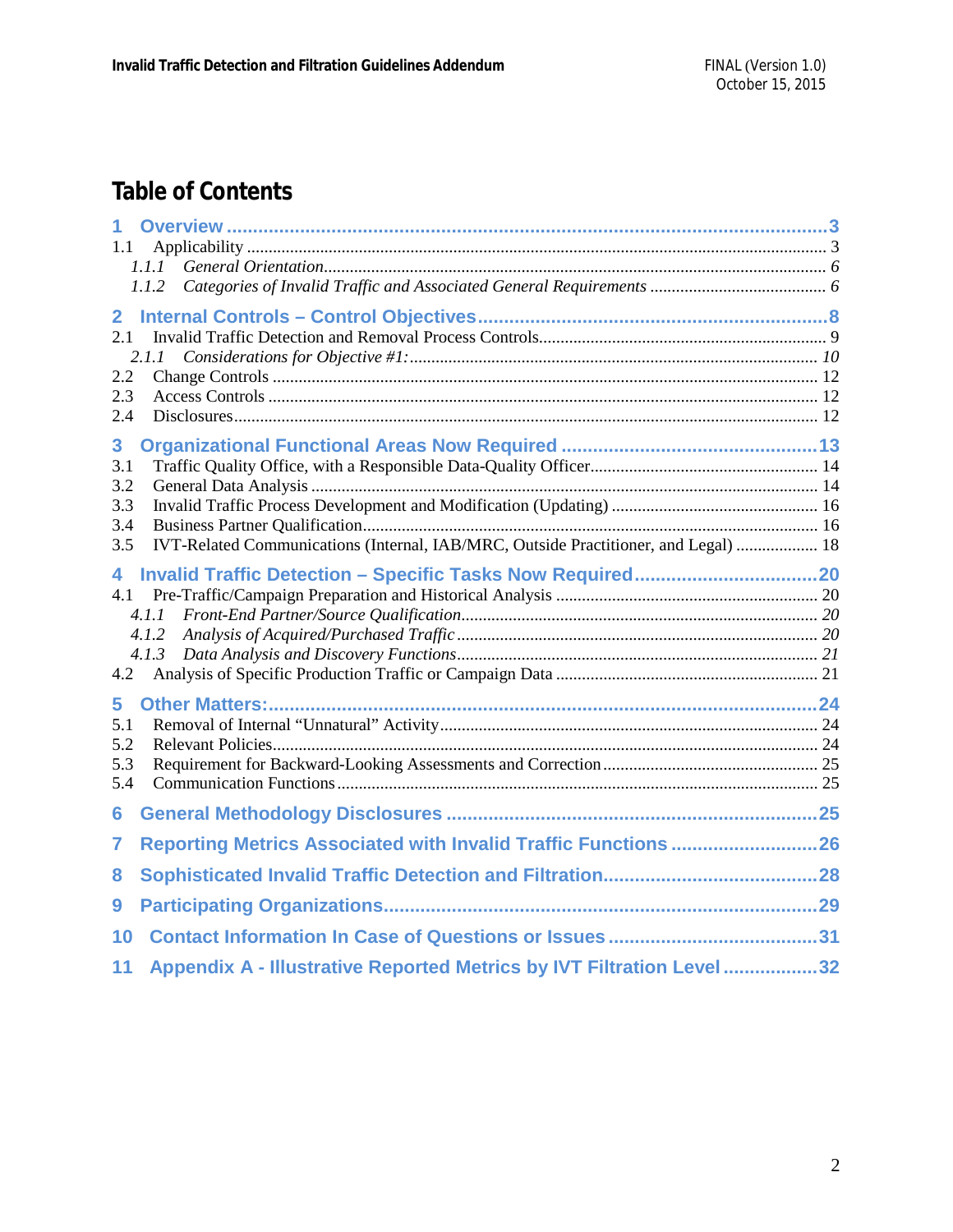## **1 Overview**

This document presents additional guidance for the detection and filtration of invalid digital traffic intended to be applicable to all accredited or certified measurers of digital advertising and content. MRC's original guidance is contained in measurement guidelines maintained by the IAB, MMA and/or the MRC (all written by MRC) that pre-date this addendum – including served ad impressions, clicks, rich media, digital video, rich Internet applications, audience reach, in-game advertising, mobile web advertising, in-application advertising, ad verification and viewable impressions. This addendum was prepared for the use and benefit of the media Industry, especially those constituents that analyze impression or audience volumes, composition and behaviors, whether for content or advertising in digital media. All of this guidance is directly applicable to measurement products that rely on tagging, beaconing, cookies, redirects or other message tracking, SDKs or other forms of census-like tracking. For organizations that use panels to track digital usage, this reported activity should be free of invalid traffic, and the detection and filtration requirements apply (although specific detection techniques may be different), however the reporting mechanisms can merely be stated in net audience activity, rather than at the levels of General and Sophisticated as outlined in Section 7 (this is herein referred to as a "panel reporting-only exception," i.e., much of the guidance herein applies – this exception is merely about reporting structures/requirements). This reporting-only exception for panel measurement arises because the application of filtration and other controls to remove invalid traffic can be significantly different and reliant on panel and measurement instrument controls (not addressed herein).

This addendum resulted from a project led by the MRC, IAB, MMA and other industry groups, with the participation of a large group of digital measurement practitioners as well as a group of industry technical experts. This addendum will also be reviewed and approved by major buyer-side trade organizations (4As, ANA) and their constituents and thereafter provided to the public through a formal period of public comment prior to formal adoption.

For the purpose of this document, Invalid Traffic is defined generally as traffic that does not meet certain ad serving quality or completeness criteria, or otherwise does not represent legitimate ad traffic that should be included in measurement counts. Among the reasons why ad traffic may be deemed invalid is it is a result of non-human traffic (spiders, bots, etc.), or activity designed to produce fraudulent traffic.

### **1.1 Applicability**

All metrics subject to audit by MRC or certification auditors are expected to comply with this addendum as soon as possible. This addendum is applicable to all existing digital measurement guidelines and the reported metrics described therein (see reporting-only exception for panel based measurement products described in the Overview section above). This addendum is effective immediately (upon issuance); a one hundred eighty (180) day grace period from the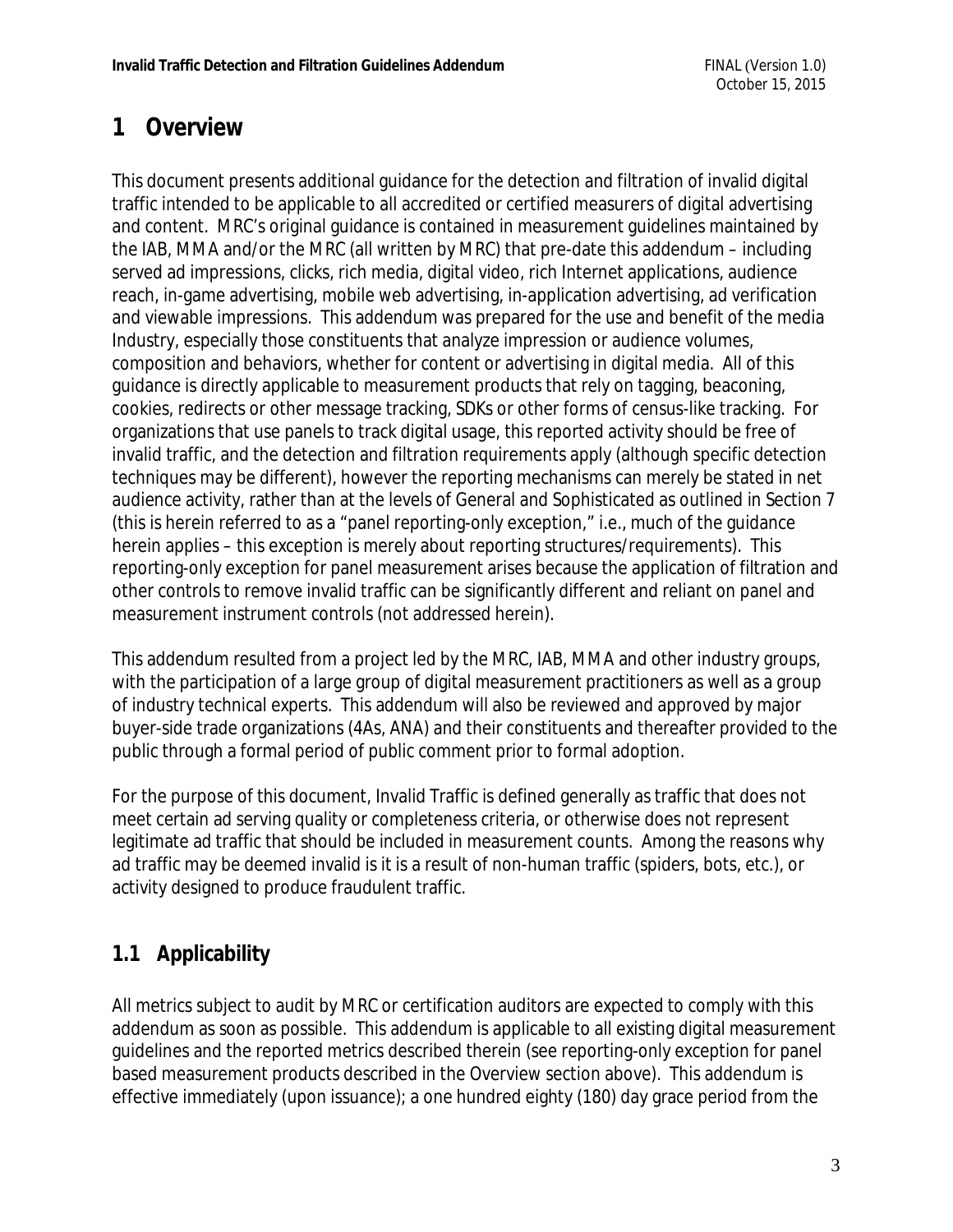date of issuance is being provided for existing accredited/certified measurement organizations, if a compliant implementation plan (fulfills requirements of this addendum depending on what level of techniques are employed) is in place to adopt the guidance within that timeframe.

**Adoption Guidance:** Adoption milestones, for already accredited/certified measurement organizations or measurement organizations already in an audit/certification process are summarized in the below chart. These dates are exclusive of the 30-day public comment period that occurs prior to issuance.

| Day               | <b>Status</b>              |                                                                            |  |  |  |  |  |  |
|-------------------|----------------------------|----------------------------------------------------------------------------|--|--|--|--|--|--|
| 0                 | <b>Issuance</b>            | <b>Description</b><br>Addendum is effective                                |  |  |  |  |  |  |
| $+30*$            |                            |                                                                            |  |  |  |  |  |  |
|                   | <b>Implementation Plan</b> | Organization adopts compliant implementation plan                          |  |  |  |  |  |  |
|                   |                            | for all General Invalid Traffic requirements, supplies                     |  |  |  |  |  |  |
|                   |                            | to auditor organization.                                                   |  |  |  |  |  |  |
|                   |                            | A measurement organization should                                          |  |  |  |  |  |  |
|                   |                            | immediately disclose whether they apply                                    |  |  |  |  |  |  |
|                   |                            | General or Sophisticated IVT Techniques (or                                |  |  |  |  |  |  |
|                   |                            | both) to data users in an update to the                                    |  |  |  |  |  |  |
|                   |                            | organization's description of methodology                                  |  |  |  |  |  |  |
|                   |                            | $(DOM)$ .                                                                  |  |  |  |  |  |  |
|                   |                            | Development of the implementation plan                                     |  |  |  |  |  |  |
|                   |                            | should be initiated during the public<br>comment period for this Addendum. |  |  |  |  |  |  |
|                   |                            |                                                                            |  |  |  |  |  |  |
|                   |                            | Plan includes milestones to achieve                                        |  |  |  |  |  |  |
|                   |                            | compliance during the 180-day grace period.                                |  |  |  |  |  |  |
| $+180$            | <b>Grace Period</b>        | Organization executes implementation plan, files                           |  |  |  |  |  |  |
|                   |                            | completion with auditor organization, otherwise                            |  |  |  |  |  |  |
|                   |                            | accreditation removed                                                      |  |  |  |  |  |  |
| <b>Next Audit</b> | Testing                    | Substantial compliance validated by auditor                                |  |  |  |  |  |  |
|                   |                            | organization, otherwise accreditation removed.                             |  |  |  |  |  |  |
|                   |                            | Substantial compliance means adherence to all                              |  |  |  |  |  |  |
|                   |                            | General Invalid Traffic requirements herein, unless in                     |  |  |  |  |  |  |
|                   |                            | the judgment of auditors a reasonable attempt to                           |  |  |  |  |  |  |
|                   |                            | comply has been made and any items of non-                                 |  |  |  |  |  |  |
|                   |                            | compliance must be supported by data empirically                           |  |  |  |  |  |  |
|                   |                            | demonstrating immateriality or mitigating factors.                         |  |  |  |  |  |  |

#### General Invalid Traffic

\* On a case-by-case basis, the MRC (or the relevant certification organization) may allow summary level documents to be submitted for larger organizations (i.e. organizations with several audited services) within 30 days, followed by more detailed documentation within 60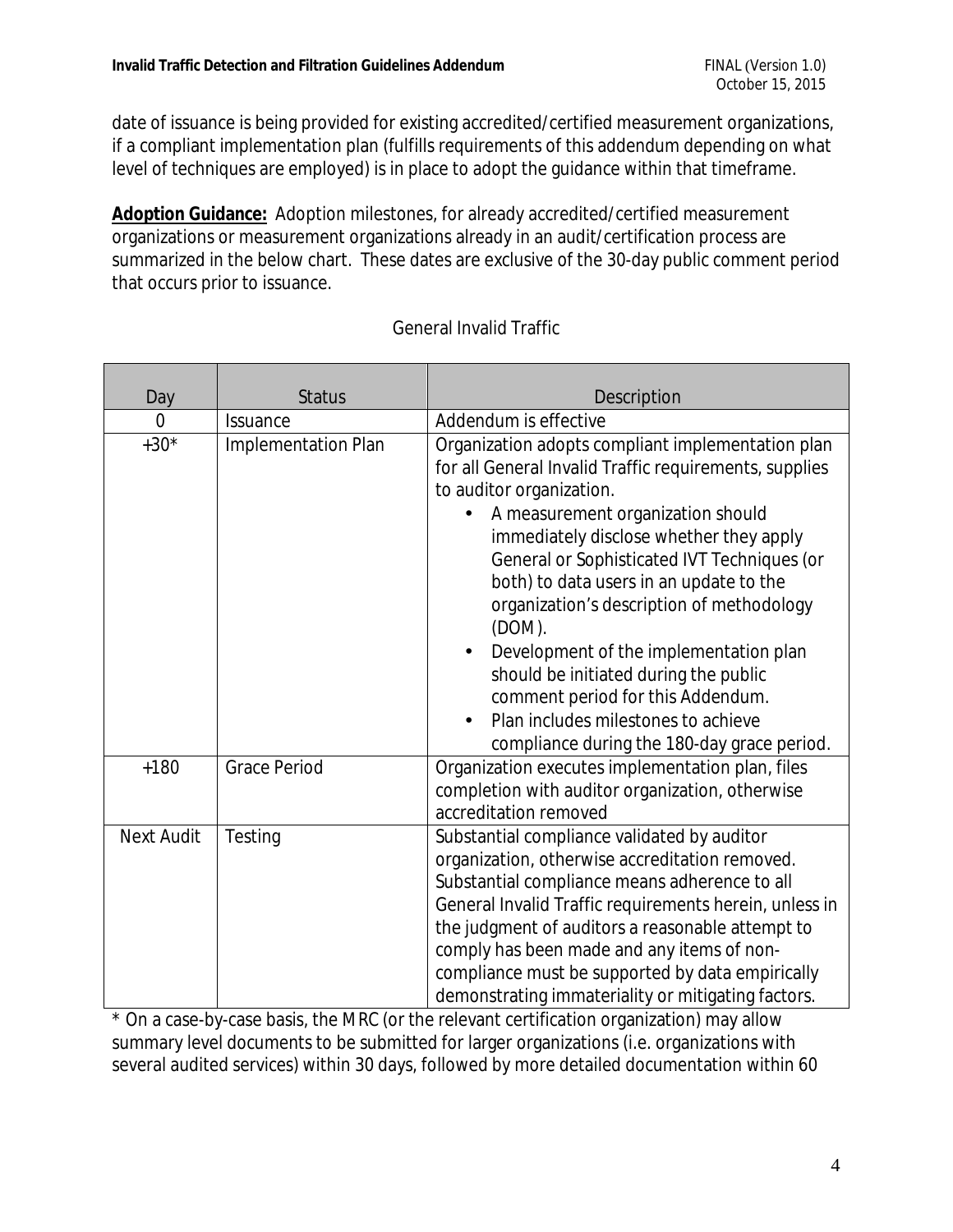days, with advanced approval. Organizations allowed this exception are still subject to all other requirements detailed above.

#### Sophisticated Invalid Traffic

• Measurement organizations should contact the MRC to state compliance intentions, file methodological plans and initiate audit processes. MRC will disclose entry into the audit process on its website. Vendors can also announce entry into the audit process with MRC approved language.

The MRC intends to track/disclose the adoption stages of accredited and in-process measurement organizations that have census-based or panel-based measurement products applicable to this guideline. The information provided will include filing of an implementation plan, filing of completion (self-represented by measurement organization), and audited compliance.

Measurement organizations not already accredited/certified or not already in an audit/certification process will need to demonstrate material compliance, through a completed audit, prior to accreditation/certification.

This addendum is intended to lead toward improved measurement practices in the United States and because of the dynamic nature of causes for, and detection processes applied, these requirements are expected to change over time; improvements are likely to be from enhanced accuracy and more robust removal of traffic that should not be monetized for advertising purposes.

The sponsors of this addendum strongly encourage all organizations that measure advertising traffic or audience (beyond the accredited or certified organizations where it is required) to apply the guidance in this addendum – see reporting-only exception for panel based measurement products described in the Overview section above. Those organizations that undergo audits to verify measurement metrics should expect their auditors to expand the scope of their audit to include testing/validation of organizational structures, compliance with control objectives and application of the specific procedures required herein.

#### Updating Process

Comments on the contents of these guidelines or suggestions for enhancing content can be submitted to [staff@mediaratingcouncil.org](mailto:staff@mediaratingcouncil.org) (using a subject line of "IVT Guidelines Comments"). MRC will seek to update these guidelines on a semi-annual basis, or more frequently if significant invalid traffic discoveries or significant alternative IVT processes are encountered. Changes to these guidelines will be vetted through an ongoing working group, established from volunteer media organizations, agencies, marketers and auditors.

#### Levels of Accountability

The terms "should" and "must" can be used interchangeably in this document – these are requirements. Provisions that are non-mandatory are presented as "recommendations."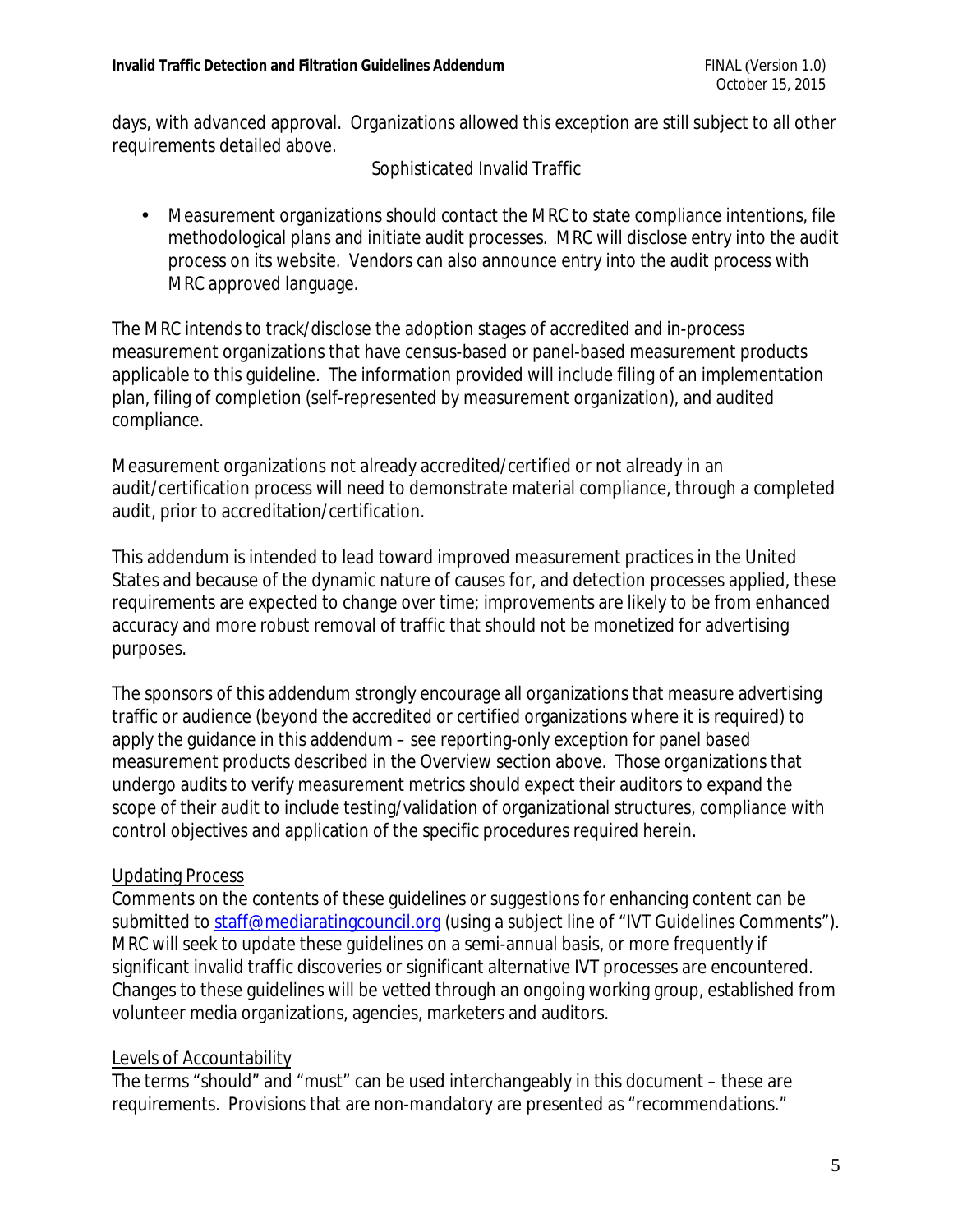#### 1.1.1 General Orientation

This addendum will strengthen existing invalid traffic filtration and removal guidance in several important ways by requiring accredited or certified measurement organizations (or those in the process of an audit) to: (1) adopt processes that are continuously applied across all measured traffic, audience or content, (2) require processes that are "continually monitored and updated" to ensure detection and filtration methods change as the underlying invalid traffic and causes change, (3) increase the specificity of detection and filtration requirements in many areas as compared to prior guidance promulgated by MRC, IAB and MMA, and (4) provide broad recognition for the need to implement requirements with a higher level of diligence in protecting the reported metrics from material levels of invalid traffic. All of these requirements particularly relate to advertising metrics that are reported externally and used as primary and ancillary advertising monetization inputs (see reporting-only exception for panel based measurement products described in the Overview section above).

#### 1.1.2 Categories of Invalid Traffic and Associated General Requirements

This addendum establishes two categories of invalid traffic. The first, referred to herein as "General Invalid Traffic," consist of traffic identified through routine means of filtration executed through application of lists or with other standardized parameter checks. Key examples are: known data-center traffic *(determined to be a consistent source of non-human traffic; not including routing artifacts of legitimate users or virtual machine legitimate browsing),* bots and spiders or other crawlers (except those as noted below in the "Sophisticated Invalid Traffic" category), activity-based filtration using campaign or application data and transaction parameters from campaign or application data, non-browser user-agent headers or other forms of unknown browsers and pre-fetch or browser pre-rendered traffic *(where associated ads were not subsequently accessed by a valid user; pre-fetch clicks associated with accessed ads should not be counted until acted-upon by a valid user)*.

The second category, herein referred to as "Sophisticated Invalid Traffic," consists of more difficult to detect situations that require advanced analytics, multi-point corroboration/coordination, significant human intervention, etc., to analyze and identify. Key examples are: bots and spiders or other crawlers masquerading as legitimate users; hijacked devices; hijacked sessions within hijacked devices; hijacked ad tags; hijacked creative; hidden/stacked/covered or otherwise intentionally obfuscated ad serving; invalid proxy traffic *(originating from an intermediary proxy device that exists to manipulate traffic counts or create/pass-on non-human or invalid traffic or otherwise failing to meet protocol validation*); adware; malware; incentivized manipulation of measurements *(fraudulent incentivized promotion of an entity, without its knowledge or permission – excludes cases where the entity paying for the incentive is the entity being promoted\*\*);* misappropriated content (*where used to purposefully falsify traffic at a material level*); falsified viewable impression decisions; falsely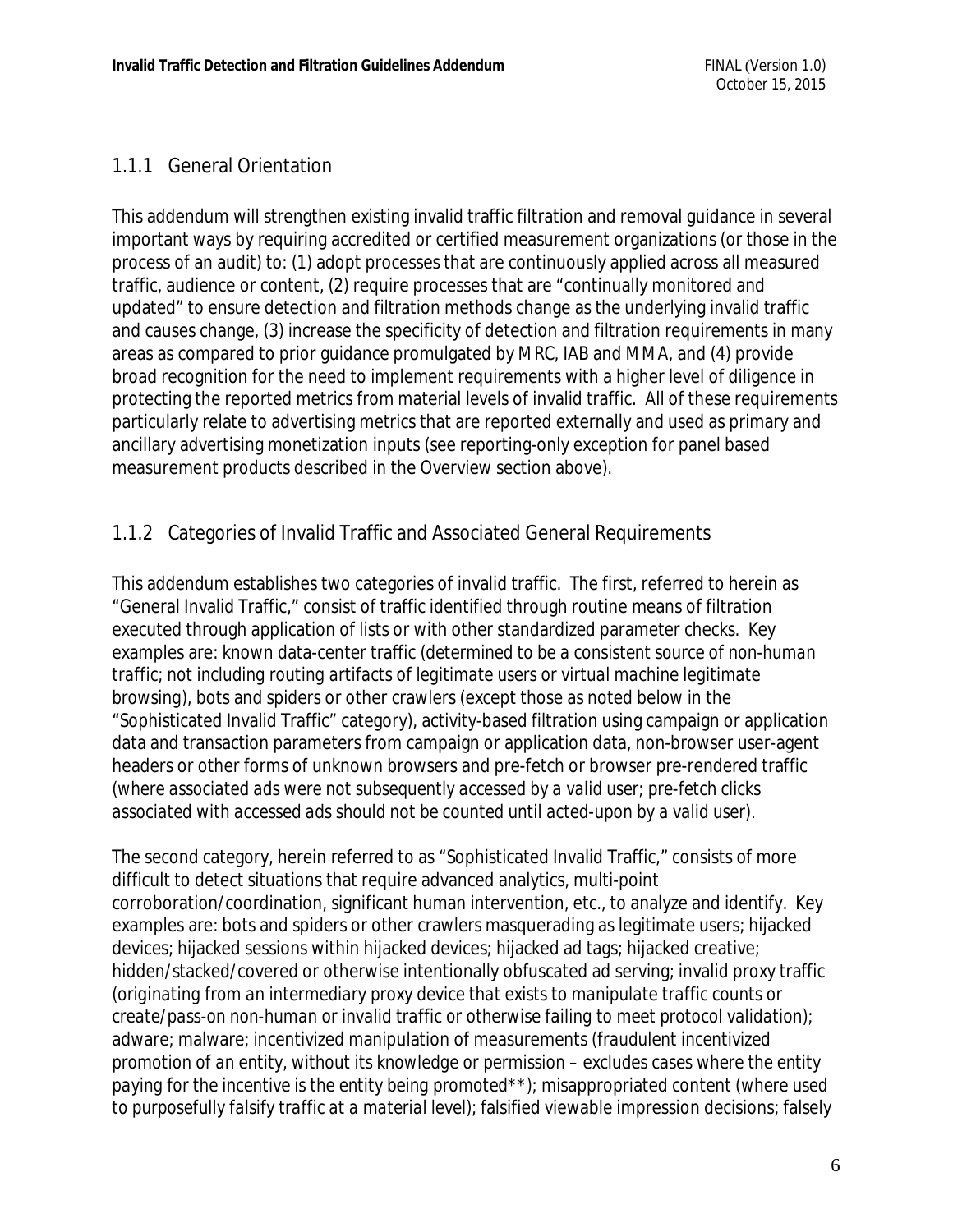represented sites (sites masquerading as other entities for illegitimate purposes) or impressions; cookie stuffing, recycling or harvesting (*inserting, deleting or misattributing cookies thereby manipulating or falsifying prior activity of users*); manipulation or falsification of location data or related attributes; and differentiating human and IVT traffic when originating from the same or similar source in certain closely intermingled circumstances.

Definitions of these examples can be found in the *IAB Anti-Fraud Principles and Proposed Taxonomy*, dated September 2014, and the revised Trustworthy Accountability Group (TAG) Fraud Taxonomy, dated March 2015. The term invalid traffic refers to both General and Sophisticated Invalid Traffic collectively. Additionally, later in this addendum, specific aspects of General and Sophisticated Invalid Traffic procedures are further explained. The specific components of the General and Sophisticated Invalid Traffic groupings will be reevaluated by MRC semi-annually and MRC will seek to align with TAG Taxonomy changes and the availability of standardized lists from TAG. It is expected that, over time, items that are currently included in the definition of Sophisticated Invalid Traffic may be incorporated into standardized, objective lists and criteria through industry organizations such as TAG, etc. and as a result, may be re-categorized as General Invalid Traffic. Any such changes will be announced as part of updates to this document and general measurers will be given a defined period to adopt.

**All accredited or certified digital measurement organizations must apply General Invalid Traffic detection processes as specified herein; application of Sophisticated Invalid Traffic detection processes are strongly encouraged. In cases where the measurement organization of record for the campaign or application solely applies General Invalid Traffic detection processes, buyer organizations are encouraged to consider adding a capability including Sophisticated Invalid Traffic processes through a third party or alternate method. Accreditation or certification of any digital measurements requires the organization to apply General Invalid Traffic detection techniques as is compliant with these Guidelines; General Invalid Traffic techniques or procedures are not separately accredited or certified. Sophisticated Invalid Traffic detection functionality is eligible for independent accreditation or certification.** 

**We believe industry organizations such as TAG or IAB (the Bots & Spiders List, for example, is facilitated by IMServices) will help administer an expanded set of lists (when these lists become available) that will allow for uniform application of most General Invalid Traffic processes. These lists can be coordinated with similar lists produced by entities outside of the United States, for example in the UK by ABCe or other digital measurement governance organizations.** 

Wherever applicable, measurement organizations can use their own lists or detection/filtration bases if their internal processes lead to more complete or accurate filtration, rather than industry-based lists. The burden of proof is on the measurement service to demonstrate that their lists or processes meet or exceed the effectiveness of Industry lists or processes. *Measurement organizations should be aware that the objective of Industry lists is to facilitate as complete as possible General filtration processes and comparable processes, hence all*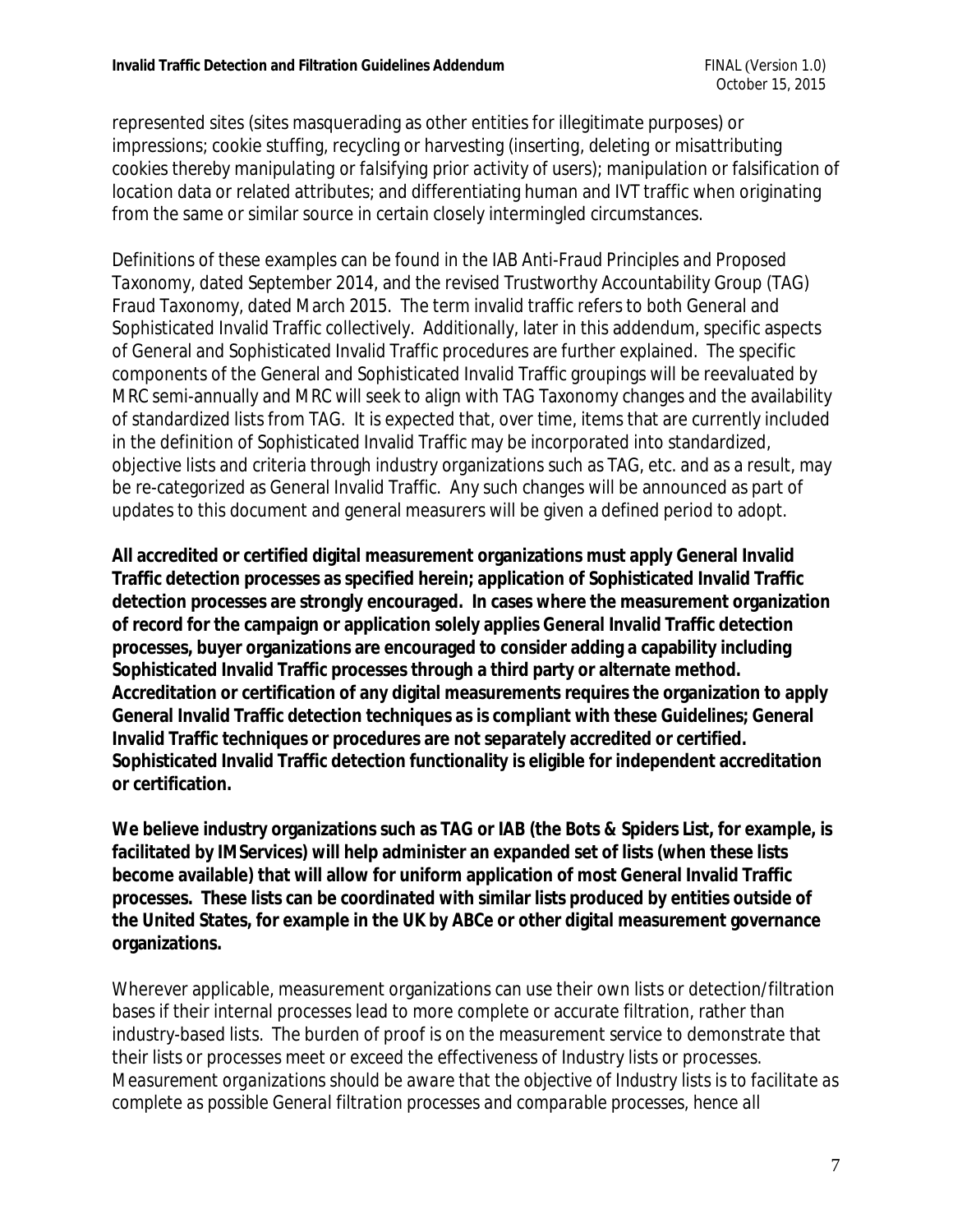*measurement service discoveries (for General filtration) should be communicated to Industry Organizations such as TAG, IAB staff and/or MRC staff for inclusion on lists. Such communications should be conducted with sensitivity to the risk of reverse engineering that could potentially result. Decisions to forgo communication by measurement services must be supported by auditable evidence of such risk. See Section 2.4 for further discussion of reverse engineering concerns with respect to communications and disclosures.*

Known General Invalid Traffic must be removed from monetized counts and metrics and are subject to industry communication requirements specified herein. Measurement organizations that apply Sophisticated Invalid Traffic techniques are likely to need to remove identified Sophisticated Invalid Traffic downstream from original detection at later times to protect detection procedures from reverse engineering. Also, detection procedures for Sophisticated Invalid Traffic take time to execute and may not be feasible to apply to real-time processes. Sophisticated Invalid Traffic must be segregated and reported when reporting total net metrics for the campaign to protect against reverse engineering. Additionally, enrichment/attribution must be disabled for impressions identified as Sophisticated Invalid Traffic, if the measurement organization is capable of doing so (as applicable). *[See the Other Matters section for guidance with backward looking disclosures of invalid traffic issues discovered after campaign reporting.]*

General Invalid Traffic must be excluded, where possible, from ancillary processes that impact monetization, such as goal setting, targeting, frequency capping, etc.

In general, the goal of establishing two types of invalid traffic (General and Sophisticated, with the required differences in treatments) is to manage discrepancies between measurement vendors to a minimal level – the critical aspect here is the General Invalid Traffic technique, which all organizations must apply. General Invalid Traffic techniques will rely extensively on list-based common filtration procedures and parameter based techniques.

The addendum adds requirements for a defined measurement organizational focus on invalid traffic with accompanying internal controls. Stronger communications, both internal and external, are addressed herein – although this area is complex and evolving.

This addendum supports IAB's *Anti-Fraud Principles and Taxonomy*, *TAG's Inventory Quality Guidelines (IQG) and the Trustworthy Accountability Group (TAG) guidance*, although the herein stronger requirements are intended for accredited/certified measurement organizations beyond IQG participants. Deviations from the requirements of this addendum will require measurement organization proof of efficacy, at minimum at the levels required or implied herein.

## **2 Internal Controls – Control Objectives**

For the purposes of this addendum, which relates to digital advertising measurement, Internal Controls are defined as follows: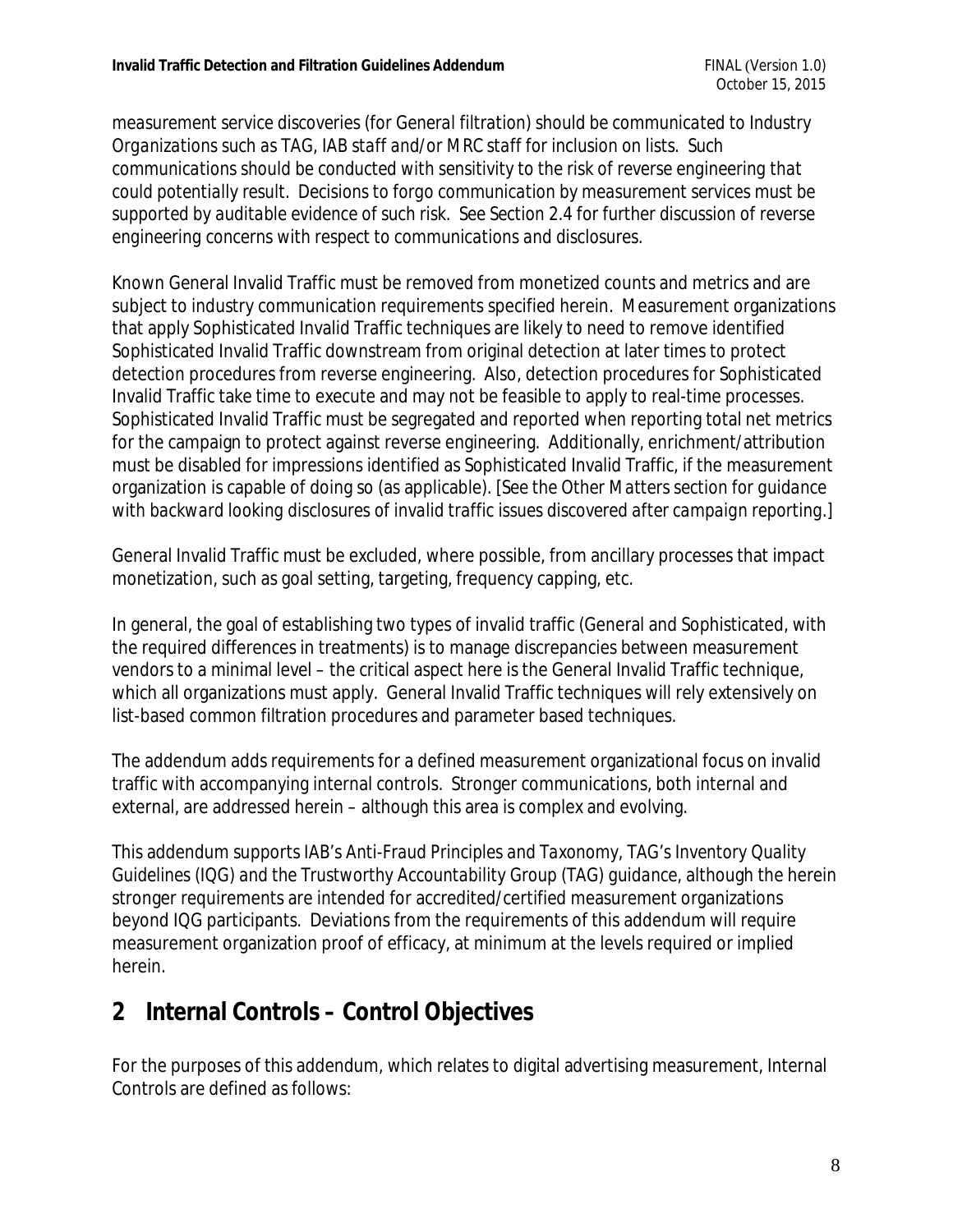Systematic and/or manual activities (e.g., reviews checks and balances, processes and procedures) instituted by a measurement organization to (1) process and administer measurement in an orderly and efficient manner, (2) prevent and detect errors, irregularities, fraud and misstatement, (3) protect resources, (4) ensure complete and accurate data, (5) produce reliable, accurate reports in an expected time-frame and (6) execute measurement as management intends. Internal controls should be executed over time by the organization as a routine process.

Measurement organizations must have specifically directed internal controls for the filtration and removal of invalid traffic. This addendum does not present a list of all potential internal control objectives and processes, it is merely intended to state certain minimum controls that should be present. This addendum does not prevent a measurement organization from adopting additional, stronger objectives and controls it believes to be warranted. Certain control objectives specified below have additional considerations, which are presented to help inform measurement organizations of specific aspects expected to be present in conducting the control.

A periodic risk assessment (at least annually for both General and Sophisticated Invalid Traffic as applicable) for the measurement organization should be performed in conjunction with assessing the sufficiency of the internal control objectives and resulting internal controls. This should include assessments of the continued relevance and effectiveness of IVT procedures, in addition to ongoing analyses of accuracy and the identification/internal reporting of false positives and negatives discussed below. Where applicable, especially for public entities, these internal controls and the resulting processes can be coordinated with other related controls to maintain regulatory compliances (such as public company accountability compliance [e.g., SOX]) and other protection measures such as content piracy protection. Specialized accreditation or certifications focused on audience measurement or ad traffic measurement should also consider these processes.

Accordingly, the following specific minimum internal control objectives should be addressed:

### **2.1 Invalid Traffic Detection and Removal Process Controls**

A measurement organization should have sufficient controls to detect and remove known General Invalid Traffic (including both non-human traffic and illegitimate human activity) from reported metrics. We strongly recommend that whenever feasible, Sophisticated Invalid Traffic should also be segregated and removed from downstream net campaign total reporting and from data enrichment/attribution processes since reverse engineering is a significant concern. [See reporting-only exception for panel measurement products in Overview section above.]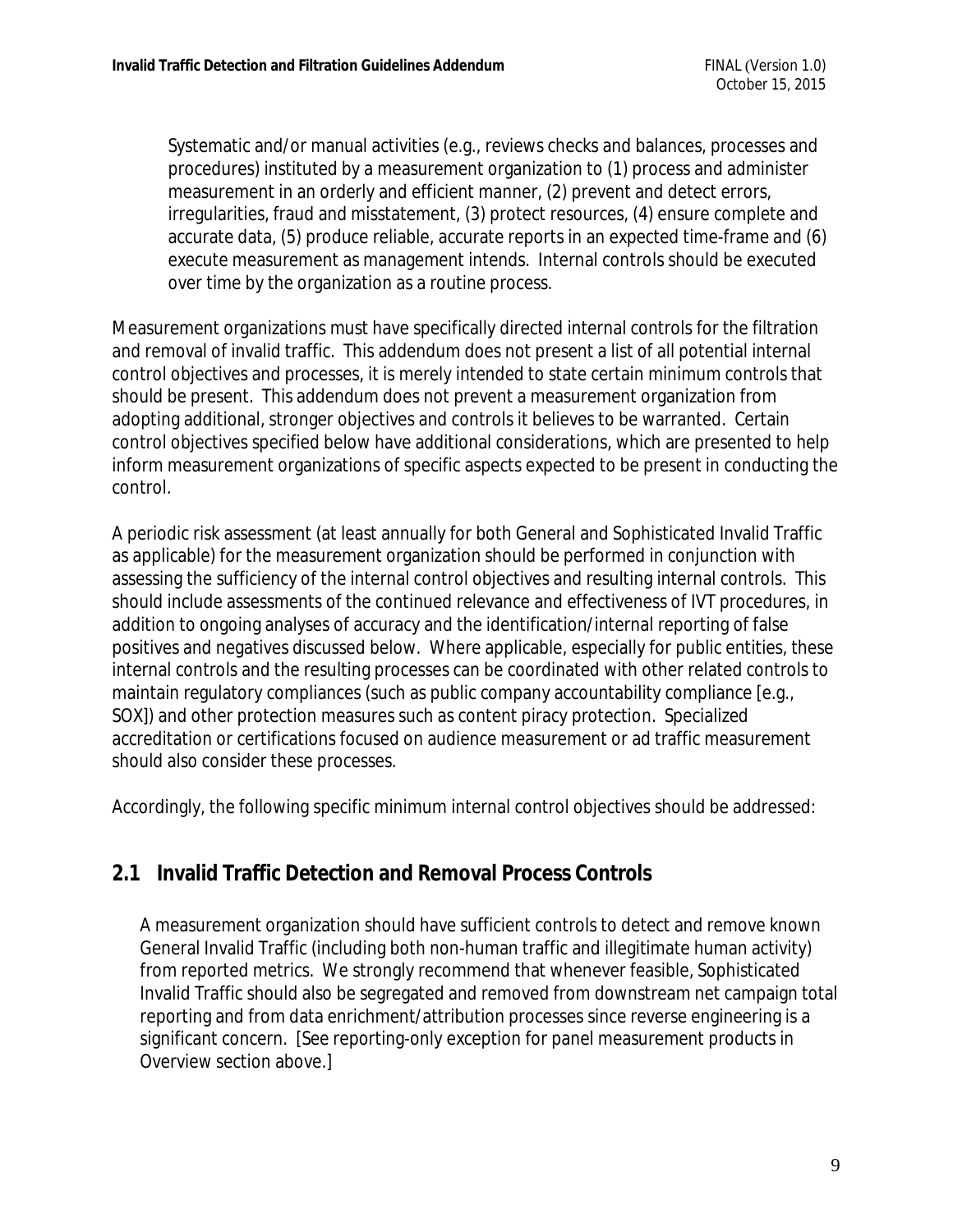Organizational processes should evolve and "learn" over time to ensure digital environment changes are considered and new invalid traffic orientations are detected.

#### 2.1.1 Considerations for Objective #1:

- a. The measurement organization should maintain detailed written internal standards and documentation for invalid traffic detection, as a supplement to these Guidelines.
	- i. This internal documentation should be detailed enough for alternate internal users who may need to apply procedures to understand each detection procedure employed by the measurement organization, the purpose of the procedure, individuals performing the procedure and how the procedure is performed as well as the frequency of the procedure. An updating infrastructure should be in place to ensure the documentation remains up to date with current practices.
- b. Measurement organizations have a responsibility for certain aspects of the behavior of their business partners in the supply chain – they should have a qualification process to make sure they are dealing with a legitimate entity with appropriate traffic-related internal controls. The size/materiality, nature and history of business partner relationships should be considered in these qualification processes. Accordingly, business partners themselves have a responsibility to detect and remove General Invalid Traffic.

Third-party measurement organizations are generally not in control of campaign business partner qualification and selection, so their responsibilities are limited to inquiries of their customers as to their knowledge and application of the principles expressed herein. Third-party measurement organizations are responsible for their own methods business partner selection, for example Data Enrichment Providers, etc.

Measurement organization responsibilities include downstream/upstream partner qualification, monitoring and data trending. This implies each downstream/upstream partner should make similar diligent efforts to comply with the requirements of this addendum, and compliance with this addendum should be the subject of partner qualification discussions, coordinated with recommendations of IAB's TAG initiative. For accredited measurers, in the case of material downstream/upstream partners involved in the ad serving or delivery transaction, this implies more than inquiry since compliance should be audited/tested by an independent third party, with accreditation/certifications applied. If material downstream/upstream partners do not participate in accreditation/certifications, these situations should be maintained in an internal record (which could be used in discussions involving IVT investigations over time, sometimes with customers). *[Note: In this context, a "business partner" means an organization that is part of the transactional chain associated with serving, capturing ad actions (e.g., clicks) or enriching ad impressions or audience measurement and/or a*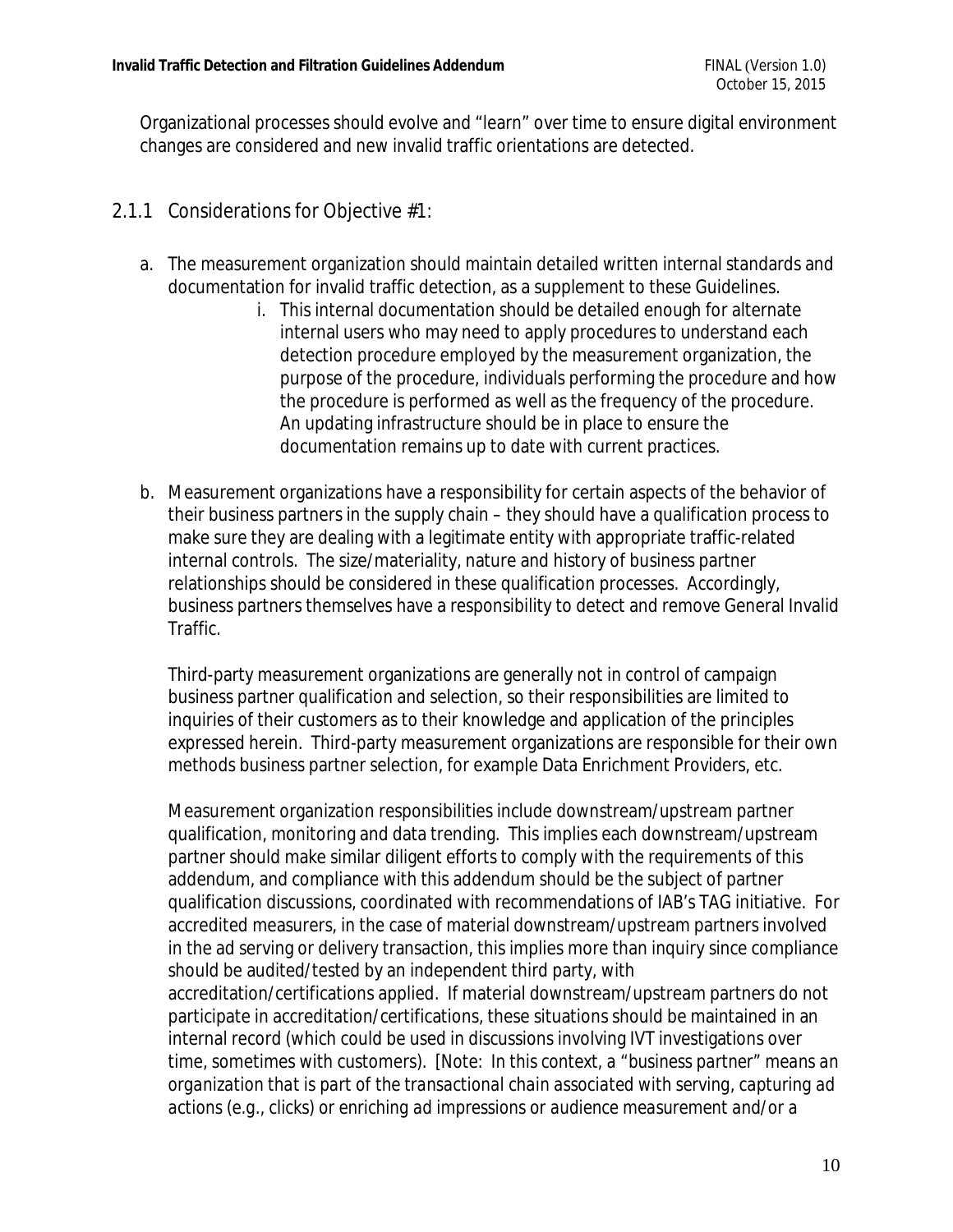*organization originating the terms and conditions of the campaign that outsources these transactional chain functions.]*

Business partner qualification processes do not need to be applied to very small volume entities; each measurement organization should establish a materiality policy subject to review by auditors. Additionally small volume entities should be periodically (annually) evaluated in aggregate to ensure cumulative materiality is considered.

To the extent advertising agencies or other buyer organizations are involved in establishing tags or entering serving parameters, legitimacy and appropriate controls should be the subject of business partner evaluations for these entities (for new and/or suspect entities) – see IAB's Ad Campaign Measurement Process Guidelines.

The definition of business partner above and the considerations given to size/materiality, nature and history should be consistently applied to all referenced requirements for business partners throughout this document.

- c. Sufficient empirical evidence should exist supporting specific invalid traffic detection parameters, edits, etc., employed by the measurement organization and accordingly the reasons for removal (and disclosure) of known IVT
	- i. Evidence for a specific parameter should be retained for a sufficient period as long as the procedure remains in force and one year past the modification or sunset of the rule. Obfuscated or truncated data used as supporting evidence may be maintained to satisfy this requirement, should there be PII or privacy concerns, but should be available in a transparent manner to accreditation/certification auditors
	- ii. Different metric/transaction types and varying risks associated with transaction types should be considered
- d. Escalation procedures should exist to allow removed or suspected legitimate publisher sources of invalid traffic to challenge that process, if they believe they represent legitimate traffic – this requirement pertains to exclusions at the publisher, network and exchange levels only, not specific user-agents, URLs or proxy servers. Escalation processes are principally applicable to monetized traffic only, are subject to materiality requirements, and are generally applicable where already established communication linkages and relationships do not exist.
- e. Employee policies that discourage bad behavior impacting reported metrics or the credibility of the measurement organization must be present (i.e., specifically prohibiting: employee participation in or financially benefiting from IVT generation, purchasing or selling IVT (except for the purpose of company sanctioned research – see below), linkages with suspect business partners and lack of transparency in IVT actions). An employee code of conduct related to invalid traffic is encouraged. Organizations may acquire traffic suspected of being or including IVT in order to test, evaluate or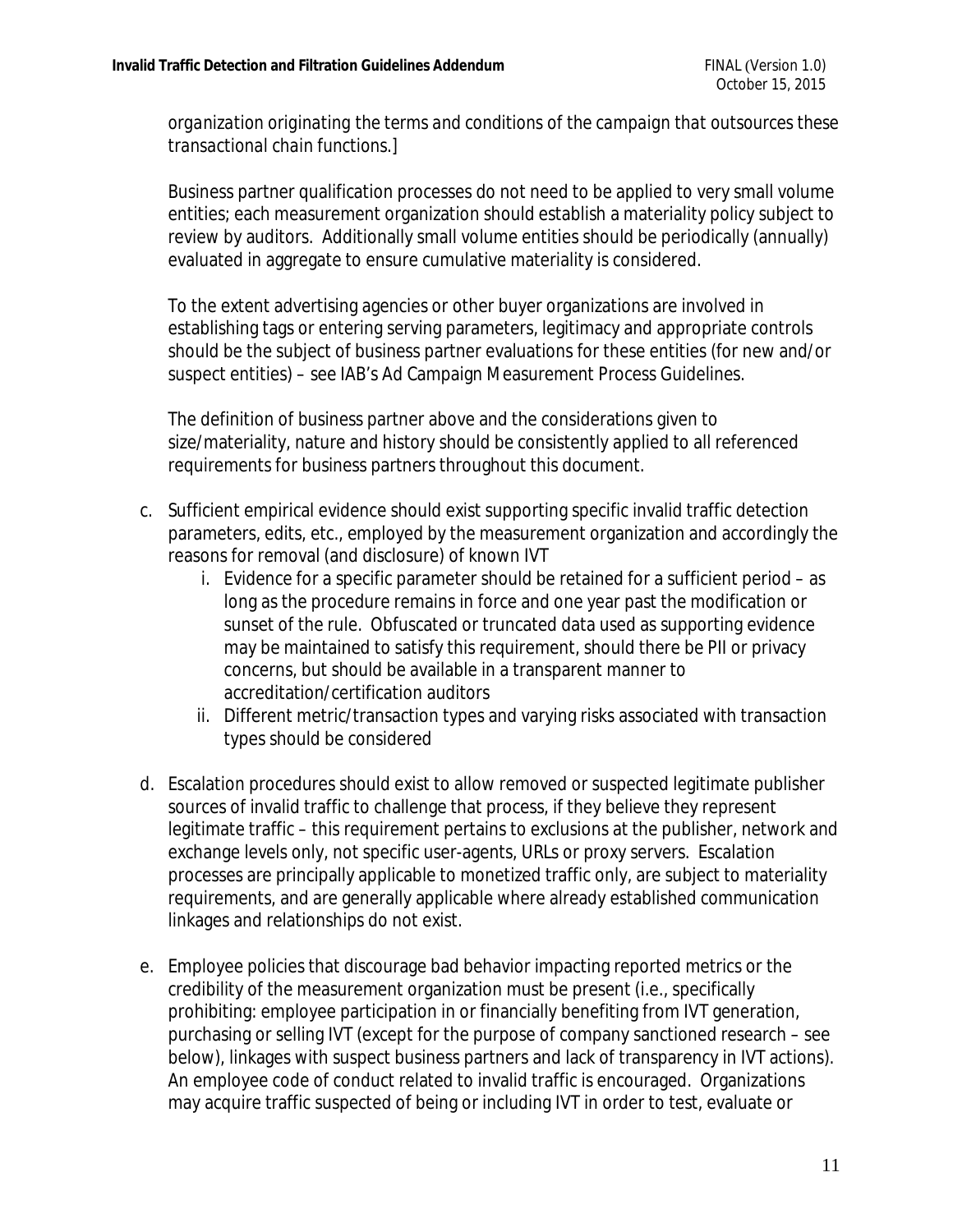develop invalid traffic approaches; this is not to be considered objectionable behavior provided that the entirety of the acquired suspected traffic is removed from billable counts and reported metrics in a timely manner.

#### **2.2 Change Controls**

A measurement organization should have sufficient controls to ensure development of and changes to its invalid digital traffic processes are authorized, tested and approved prior to being placed in production

#### **2.3 Access Controls**

Access to invalid traffic detection parameters and base analytics/support data should be restricted to authorized measurement organization users, except as suggested for external communication (in limited instances) in these guidelines.

### **2.4 Disclosures**

Measurement organizations should provide sufficient disclosures to allow buyers that rely on measurement metrics to understand the totals of General Invalid Traffic counts removed *(from all reported metrics),* Sophisticated Invalid Traffic at the campaign total level *(this macro-level campaign total disclosure is intended to help protect against reverse engineering of detection controls),* and Sophisticated Invalid Traffic that is removed from enrichment/attribution downstream in later processes, and reported legitimate counts; and as well, upon request, the specific transaction level details (subject to reverse engineering concerns discussed below) that facilitate reconciliation of removed or not-attributed invalid activity and legitimate counts in the monetization process.

Communication with publisher organizations about significant negative matters should be made (this is naturally required as part of the ad monetization process), unless the publisher organization is reasonably suspected to be an illegitimate organization (based on empirical support) solely focused on perpetrating invalid traffic. Publishers that have been negatively impacted by significant negative invalid traffic findings (whether by General or Sophisticated detection) may make inquiries of measurement organizations aimed at understanding detection results, but responses to these inquiries should not entail details that may jeopardize detection methods in the future.

Contractual requirements should be structured to enable appropriate communication, however ultimately contractual/legal requirements control communication levels.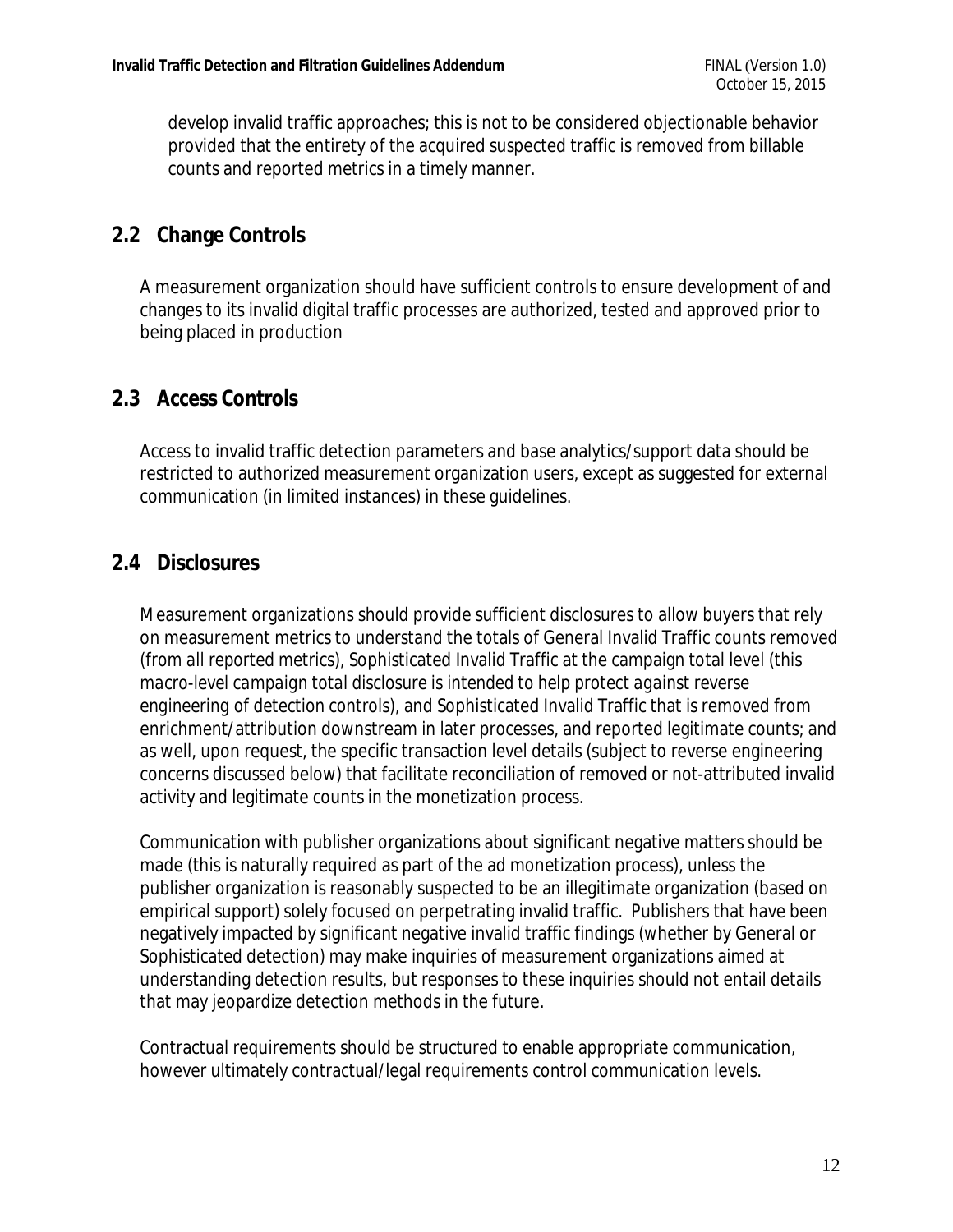#### Reverse Engineering Concerns

All communications should be conducted with sensitivity to the risk of reverse engineering that could potentially result. Decisions to forgo communication by measurement services must be supported by auditable evidence of such risk. Furthermore, if measurement services do forgo certain of these communications because of supportable concerns over reverse engineering risks, they are strongly encouraged to offer in person inspection or other alternative secured mechanisms to subscribers to allow for review and reconciliation of results.

#### Attribution

In all cases attribution processes should not be applied to invalid traffic. We strongly recommend that whenever feasible, Sophisticated Invalid Traffic should also be segregated and removed from downstream net campaign total reporting and from data enrichment/attribution processes, since reverse engineering is a significant concern. General invalid traffic should not be subjected to attribution processes because it is removed as detected and therefore is not included in further downstream processes.

**Guidance Concerning Materiality** – Matters in this document which reference "significant" or "material" are generally considered to meet this threshold when they meet or exceed 5% of reported activity, by granular reporting break – therefore, invalid traffic occurrences or false positives that meet or exceed 5% (individually or in aggregate) are considered material. Internal controls should be structured to detect and correct matters that limit invalid traffic to below this threshold for reported metrics. [Note: For extremely high volume campaigns thresholds can be lowered as individual entity impact may be significant at lower percentages than 5% -- auditors and measurement entities should discuss exceptions to the 5% threshold during the audit process and base these judgments on objective criteria.]

The general 5% threshold specified above may be modified by a measurement organization in select unusual circumstances (when supported by empirical evidence and judgment), but documentation must be retained by the measurement organization and available to auditors. This type of modification is not permitted as a pervasive general rule.

Additionally, measurement organizations may utilize relative materiality thresholds (5%) in conjunction with absolute dollar values (empirically supported) to further reduce instances of classifying statistically insignificant matters as material.

## **3 Organizational Functional Areas Now Required**

**(Outsourcing of Certain Functions to a Third-Party is Acceptable, as long as Compliance is Maintained)** 

Measurement organizations should develop and maintain an organizational structure inclusive of functional areas designed to perpetuate the appropriate detection and filtration of invalid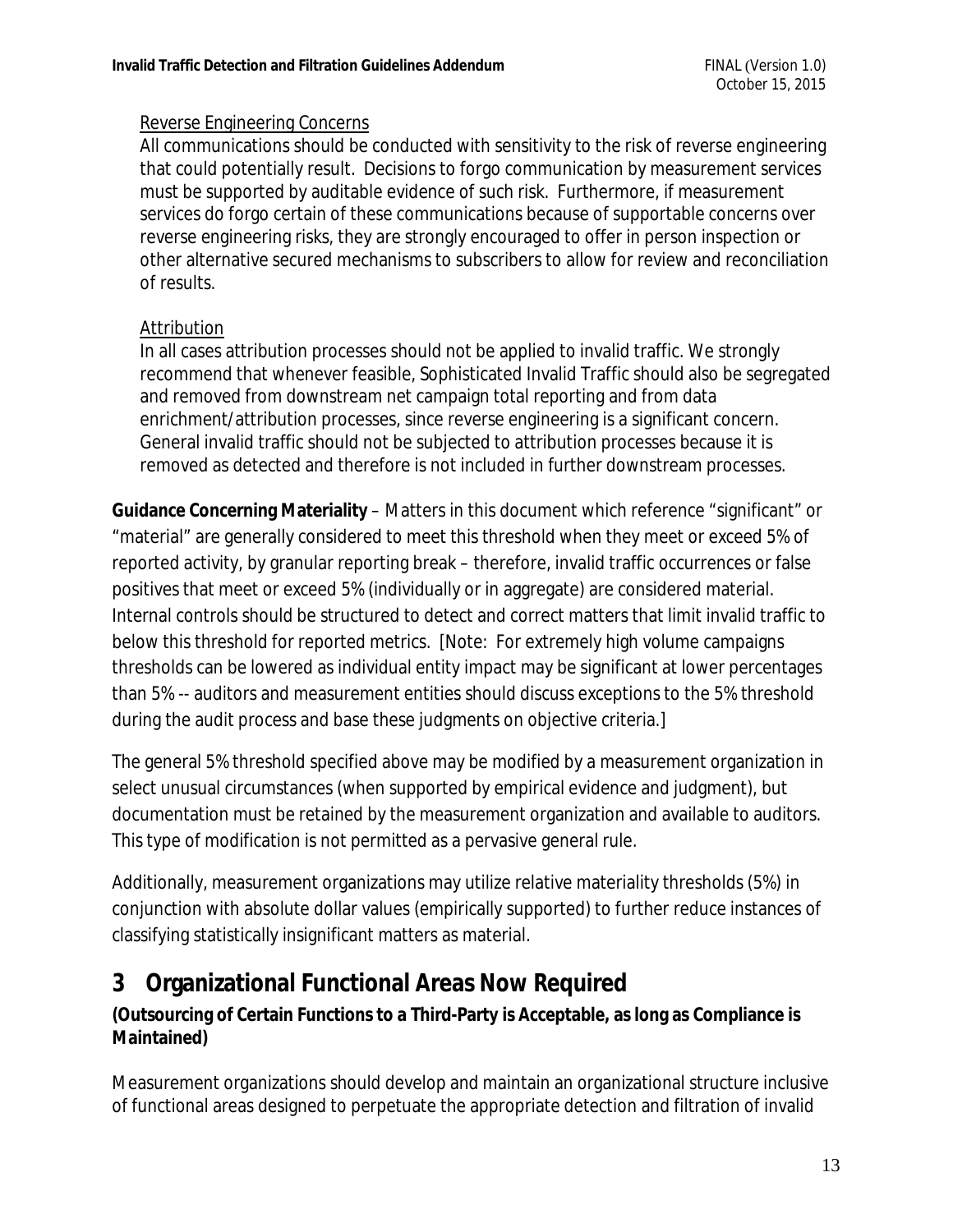traffic. These organizational areas are not mandated specifically by name, but are important to be present by function; specifically, the functions specified below are important, but it is not mandated that they be segregated or titled in the manner presented herein.

### **3.1 Traffic Quality Office, with a Responsible Data-Quality Officer**

The measurement organization should establish a function specifically designated to ensure protection of reported metrics from invalid traffic and perpetuate accurate reporting. This function should have specified leadership reporting high enough within the management structure to affect change, if necessary, in management policies, procedures, internal controls, reports (including specific client reports) and consideration of data errors and reissue cases. This function should also assess risk periodically posed by invalid traffic and ensure adequate resources are devoted to the effort.

This quality function must be maintained independently from data collection, processing and reporting, and sales functions. Technically competent personnel should execute the duties of the Quality Office with appropriate objectivity.

This quality function is intended to align with the TAG initiative to establish a Quality Officer within measurement entities.

### **3.2 General Data Analysis**

A measurement organization should establish and maintain a function that assesses and researches the attributes of the data it collects and reports. A part of this research-oriented function is to provide input into new methods of invalid traffic detection and alerting as well as the efficacy of existing employed methods at removing material invalid traffic.

This general data analysis function should contain the following areas, which are considered useful to the invalid traffic detection process:

- Data Attribute & Pattern Analysis
- Statistical Data Monitoring and Trending
	- § Levels (depending on the measurement organization) Sites, Ads, Campaigns, applications, etc.

As mentioned above, this analysis function should devote particular attention to development of thresholds for internal data checks and alerting functions, and whether these items remain effective over time.

Data quality and completeness is a critical element of invalid traffic detection and filtration and accordingly this function should be independent from data collection and charged with ensuring business partners and other sources of traffic data are complete and fully populated to facilitate application of internal controls and detection processes. Data completeness for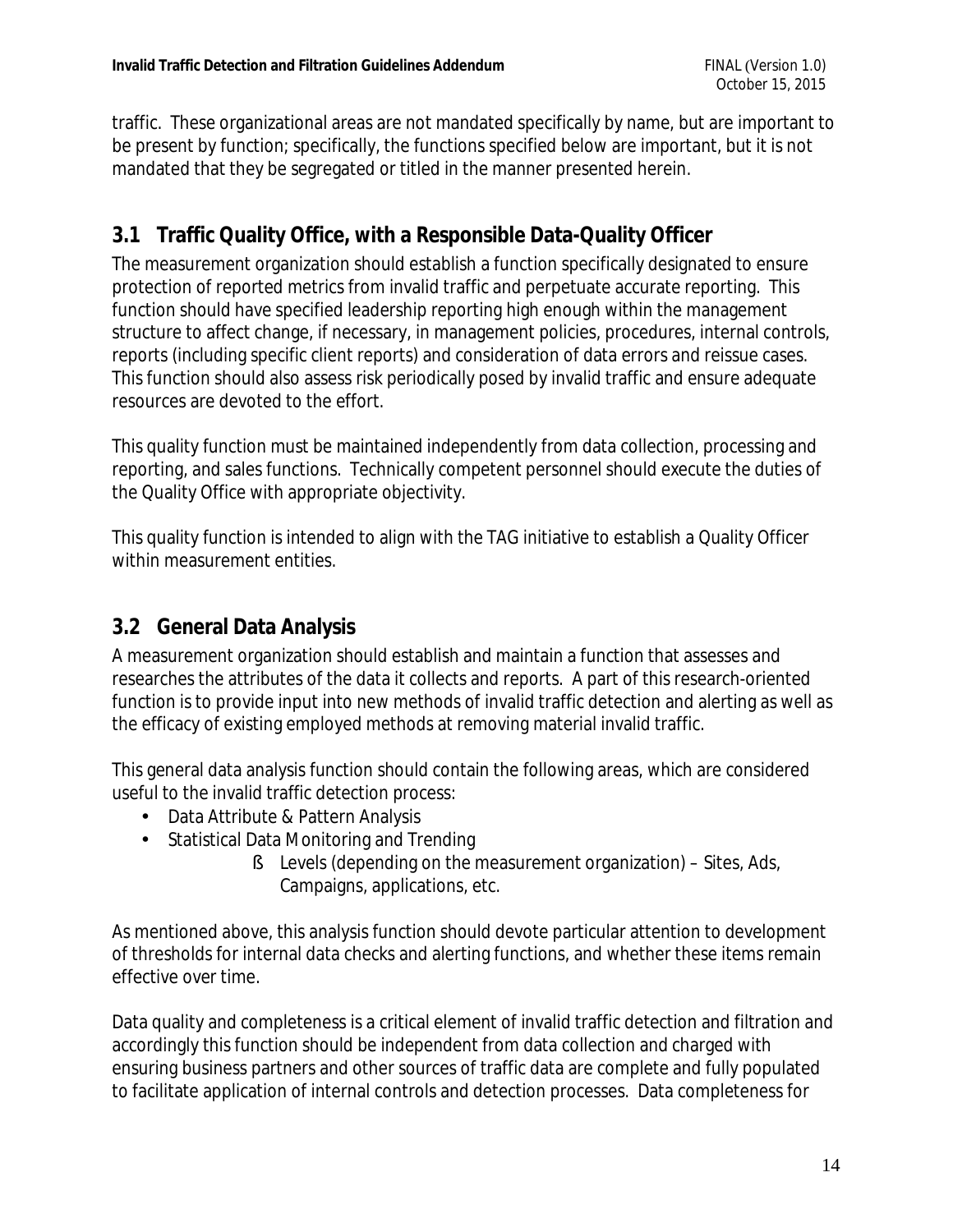events or transactions should include elements such as device information, user information (cookies, IP address, user agent string [as complete as possible, unmodified], and relevant ad serving information (ad serving sources, placement and campaign information, site information, application information, referrer information, etc.). The objective is to ensure the full record is received, not partially or fully lost or otherwise not corrupted.

The objective of measurement organizations and their business partners should be to ensure transparency with respect to where the ad is served from, the device type and the user agent receiving the ad. This information should be captured in ad serving transactions and maintained across business partner information transfer. The following fields should be captured by the measurement organization, where possible/applicable:

- Event Type (describes the nature of the transaction)
- Transaction ID (unique identifier for a given transaction)
- Timestamp
- IP Address (X-Forwarded-For, MAC Address)
- User Agent (full user agent string, browser and OS)
- Cookie/Unique Identifier or Mobile Fingerprint Field<sup>^^</sup>
- App Identifier (iOS IFA, Google AID, Windows AID)<sup>^^</sup>
- Mobile Telephone Number (can be partially obscured for PI reasons)^^
- Referrer Site Information, if applicable
- Device ID, Device Type<sup>^^</sup>
- Carrier Information; Carrier Routing<sup>^^</sup>
- Location information<sup>^^</sup>
- Publisher ID, Site ID, Section ID, Placement ID
- URL (full URL of the page or app where the ad was served)
- Advertiser ID, Campaign ID, Creative ID, Creative Type, Ad ID
- Method (e.g., GET, Post)
- Status Code (e.g., 200, 302, 400, 500)
- Pre-Fetch Headers (X-MOZ/FireFox, X-Purpose/Safari)
- OpenRTB attributes, where applicable
- Video/Audio Ads Completion Data (i.e., start, 25%, 50%, 75%, complete)

<sup>^^</sup> The above list includes specific fields for mobile devices, although many of the general fields also apply to a mobile environment.

General Note 1: This list does not yet fully address connected TV data specifics.

General Note 2: Based on the above, the practice of buying anonymous traffic, if and when several of these fields are not populated, is strongly discouraged. The existence of this type of traffic and volumes of this traffic included in reported metrics must be disclosed.

General Note 3: Personal Identifying Information (PII) legal restrictions may dictate eliminating one or more of these fields from retained records or altering the content of fields for identity protection purposes. In these cases deviations should be supported by the measurement organization's privacy policy and should be available for review by auditors.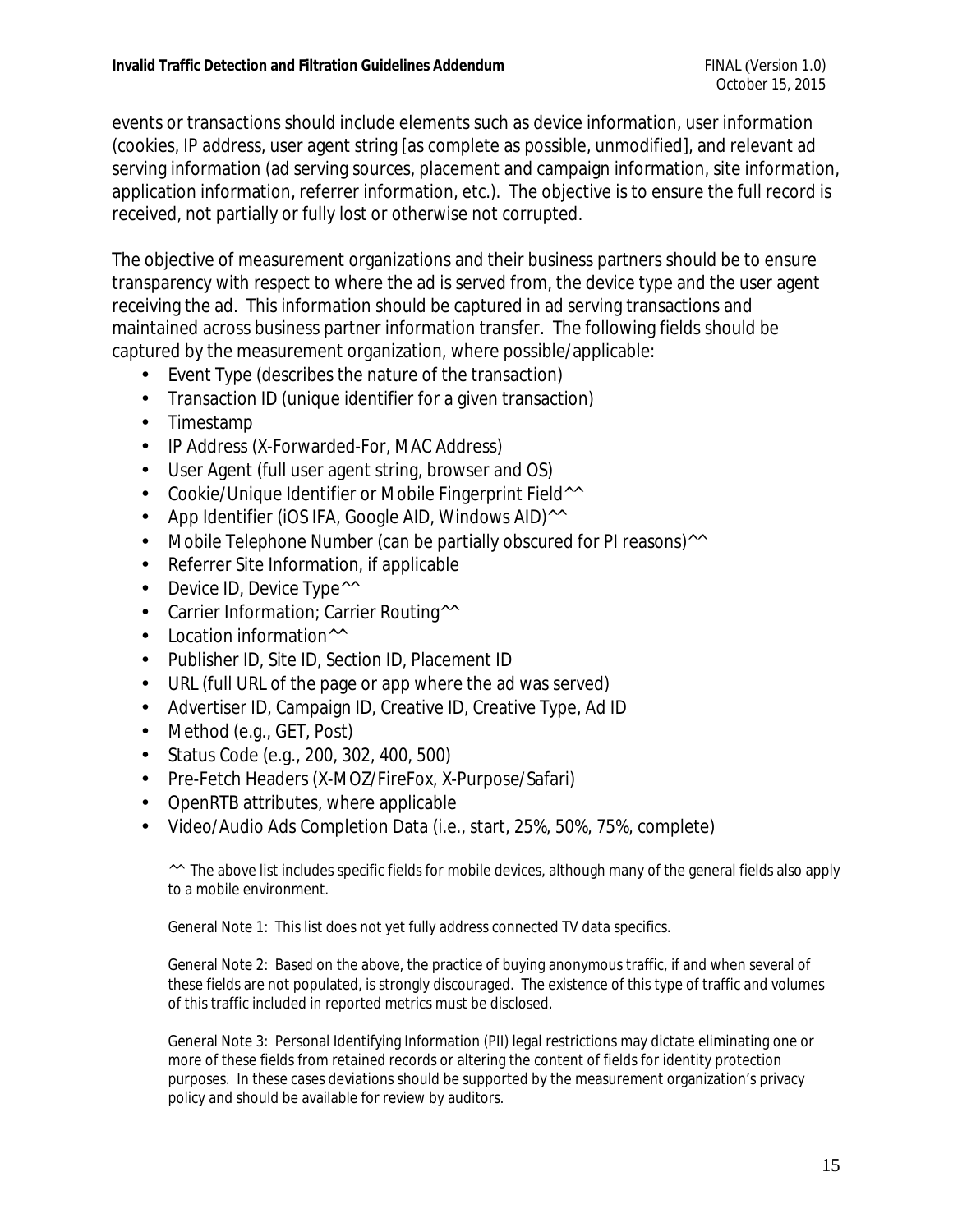Measurement organizations are expected to comply with legal and business contractual requirements within the countries they operate; accordingly if a formal (legally dictated) privacy restriction in a country prevents the capture and tracking of certain of the fields stated above, these can be excluded. In all cases, documentation of legal limitations, by country, should be maintained by the measurement organization. The MRC staff will attempt to collect these restrictions across measurement organizations to understand the consistency of interpretations as well as build an understanding of regional differences in laws.

### **3.3 Invalid Traffic Process Development and Modification (Updating)**

The measurement organization should maintain a specific functional responsibility in the development and modification of invalid traffic detection and filtration processes. This function may bridge operational departments, but all efforts should be coordinated through some central authority (as to insure completeness of coverage and seamless processes). Functions to be considered should include:

- Data Attribute and Parameter Inventory specified what type of data is maintained, sensitivity of data (privacy, security, etc.), usefulness of this data in invalid traffic assessment and detection, data edits, trends and assessments employed by data type.
- List Maintenance and Coordination to the extent industry lists are employed from external sources, these lists should be gathered timely and applied as intended.
- IVT Process control of and inventory of IVT processes employed by the measurement organization across functional areas. This function includes the testing and approval of all applied techniques and new techniques as they are implemented.
- IVT (Known and Suspected) Tracking and Trending gathering information on the effectiveness of processes employed, findings and whether these are presented uncovered threats and risks.
- Documentation Requirements establishing documentation requirements necessary for exclusion of traffic and for resolving ambiguous situations, as well as documentation authorized for responding to information requests about invalid traffic sources, etc.
- External Source and Industry Monitoring monitoring outside organizations and sources to learn about new invalid traffic-related detections, processes and risks
- Forensic Investigation Processes post measurement process to investigate potential indicators of IVT or previously undetected items, to learn new attributes about these items and foster evolving detection processes.

### **3.4 Business Partner Qualification**

Measurement organizations often deal with business partners in either measuring or fulfilling advertising transaction or both – as previously noted (section 2.1.1) a "business partner" in this context means an organization that is part of the transactional chain associated with serving, capturing ad actions (e.g., clicks) or enriching ad impressions or audience measurement, and/or a organization originating the terms and conditions of the campaign that outsources these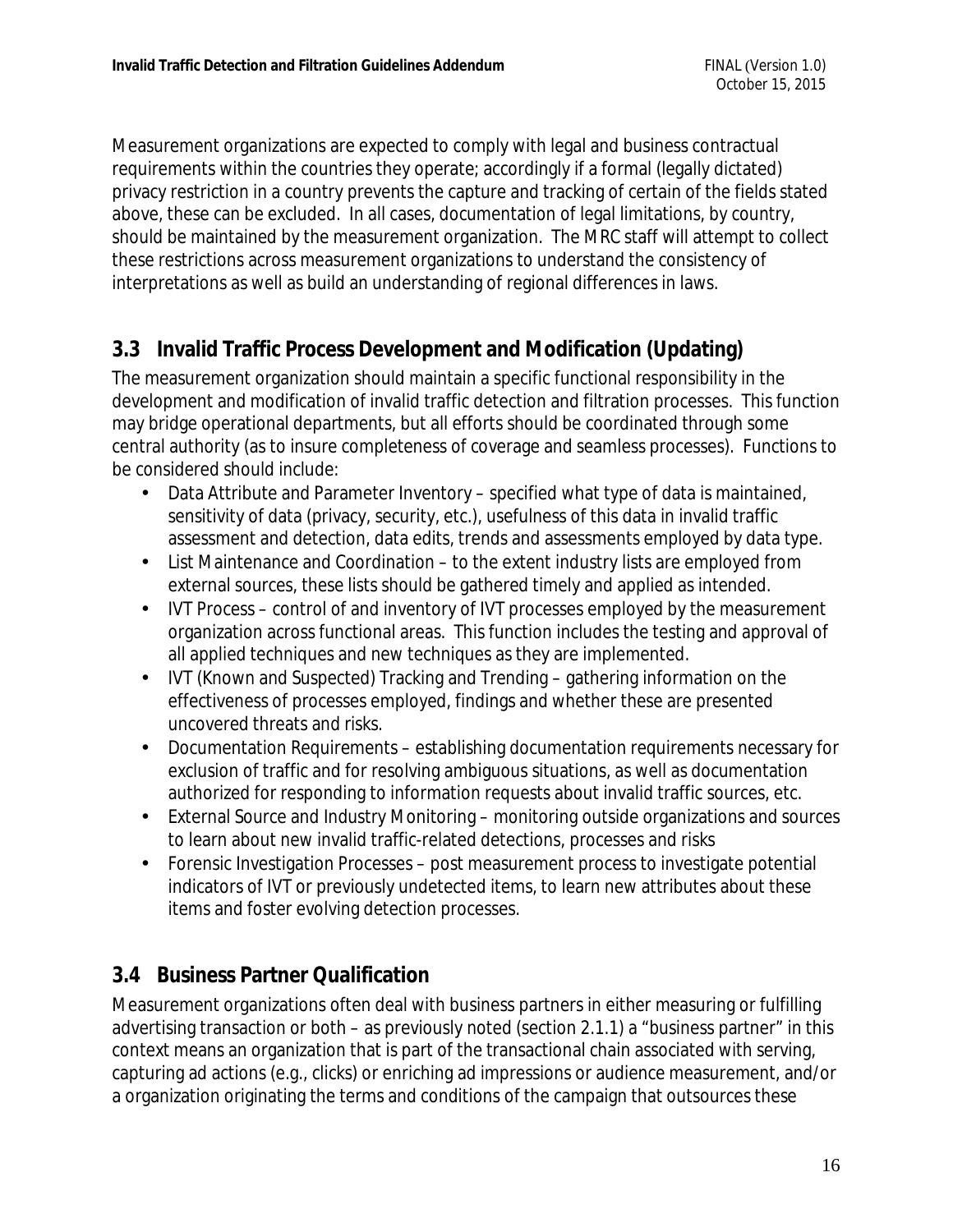transactional chain functions (size/materiality, nature and history of business partner relationships should be considered as discussed in section 2.1.1). A key aspect of protecting the supply chain of advertising transactions is to ensure business partners are legitimate and that they carry similar interest in detecting and filtering invalid traffic. Each measurement organization that interacts with business partners should have policies and procedures to ensure they are working with legitimate business partners and a general understanding of the invalid traffic processes employed by each business partner. These functions should include:

- Initial Qualification of the Business Partner (executed prior to doing business); key questions to address here include:
	- o Are partners legitimate businesses? For example, do they have a known address, tax id, phone number or other contact information, third-party data reviews, other customers, etc. Organizations should seek to be in compliance with business partner guidance and processes promulgated by TAG.
	- o Are partners known "bad actors?" (for example, already appearing on organizational or industry exclude lists)
	- o Do partner business models function without the presence of significant IVT?
	- o Are partners legitimately interested in removing IVT, or are they seeking access to IVT detection results for the purpose of evasion?
- Ongoing Evaluation of Business Partners, Linked with IVT results
	- o Trending of IVT and other data trends by business partner
	- o Periodic review of actions taken by business partners in response to reported and verified IVT results
- Periodic Auditing and/or Gathering Evidence of Partner Certifications
	- o Review of third-party audits regarding partner certification, where possible, otherwise consideration should be provided to contractual provisions that allow direct checking of processes and procedures employed by the business partner.
	- o For accredited measurers, material downstream/upstream business partners should supply evidence of compliance with this addendum through independent accreditation/certification processes, or if not available a record of validation status should be maintained for future reference.

Measurement organizations will be required to provide evidence of partner qualification vetting processes during accreditation or certification audit processes. Additionally, accreditation or certification auditors will examine evidence of use of review/audits by measurement organizations over business partners as well as using appropriate contract language with business partners with applicable qualification requirements. As TAG is further developed, measurement organizations are strongly encouraged to comply with business partner qualification tools produced by TAG.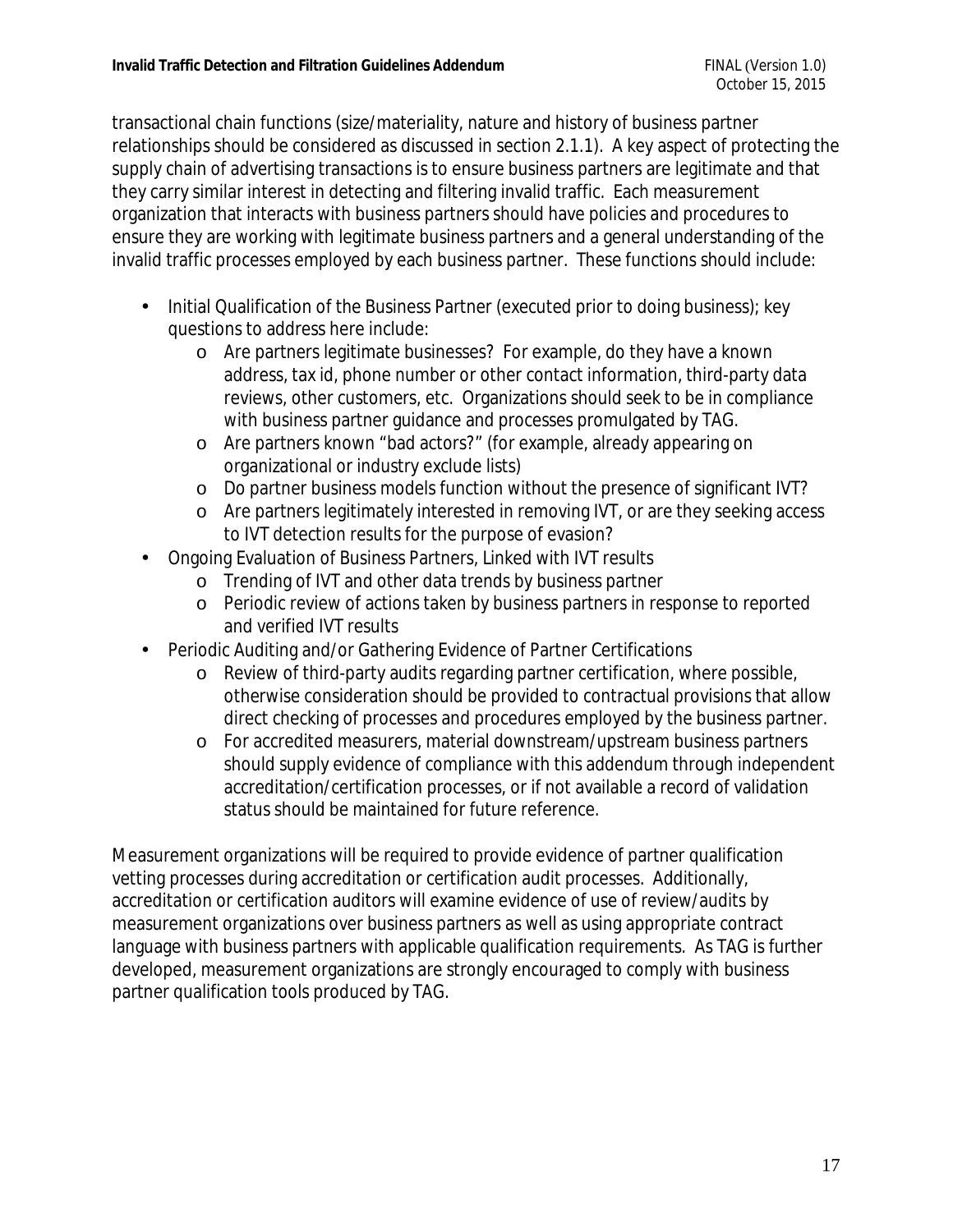### **3.5 IVT-Related Communications (Internal, IAB/MRC, Outside Practitioner, and Legal)**

Each measurement organization should have functions devoted specifically to communications related to IVT matters. **Routine communication functions are limited to General Invalid Traffic detection and processes. Sophisticated Invalid Traffic detection and processes should be closely controlled and subject to limited communication to staff of industry oversight bodies as required, etc., these should only occur on a broad generalized basis when major new issues [of new methodologies for creating and monetization of invalid traffic types] are discovered, and information about such discoveries should be communicated in a manner that maximizes the effectiveness of reducing IVT.** Communication processes should encompass: (1) ensuring internal notifications are provided as necessary to foster awareness and clues to detecting invalid traffic (referred to as "internal communications"), (2) communication with industry leads in this area – specifically IAB staff, IAB TAG and MRC staff (referred to as "industry communications"), (3) communication of learning and best practices in a facilitated manner to other industry practitioners to encourage ecosystem improvements (referred to as "outside practitioner communications"), and (4), as necessary, communication to law enforcement and/or measurement service legal counsel on significant invalid traffic matters (referred to as "legal communications").

Item #3 above is a new area driven by this addendum whereby we are encouraging communication of General Invalid Traffic findings and techniques of discovery to enable ecosystem improvement. We believe practices and communication mechanisms in this area need to be developed and evolved, but for a start, we are proposing that the TAG (with MRC staff assistance, where necessary) maintain lists of findings (identified IVT sources) – where applicable, IAB and/or TAG filtration lists will continue to be facilitated, as expanded by the requirements of this addendum. Information gathered by the MRC staff related to new or emerging identification techniques would be made available solely to measurement organizations participating in the accreditation process, but disseminated in a controlled manner to other organizations with a need to know and subject to the MRC staff confidentiality restrictions. Specifically in all cases, MRC will maintain the identity of the disclosing party as confidential, and will not disclose this information to any outside party.

All communications should be conducted with sensitivity to the risk of reverse engineering that could potentially result. Decisions to forgo communication by measurement services must be supported by auditable evidence of such risk. Furthermore, if measurement services do forgo certain of these communications because of supportable concerns over reverse engineering risks, they are strongly encouraged to offer in person inspection or other alternative secured mechanisms to subscribers to allow for review and reconciliation of results.

Measurement organizations are encouraged to participate in IAB's Anti-Fraud and Anti-Malware working groups, and other such groups that may be formed, to encourage consistency of knowledge and Industry action.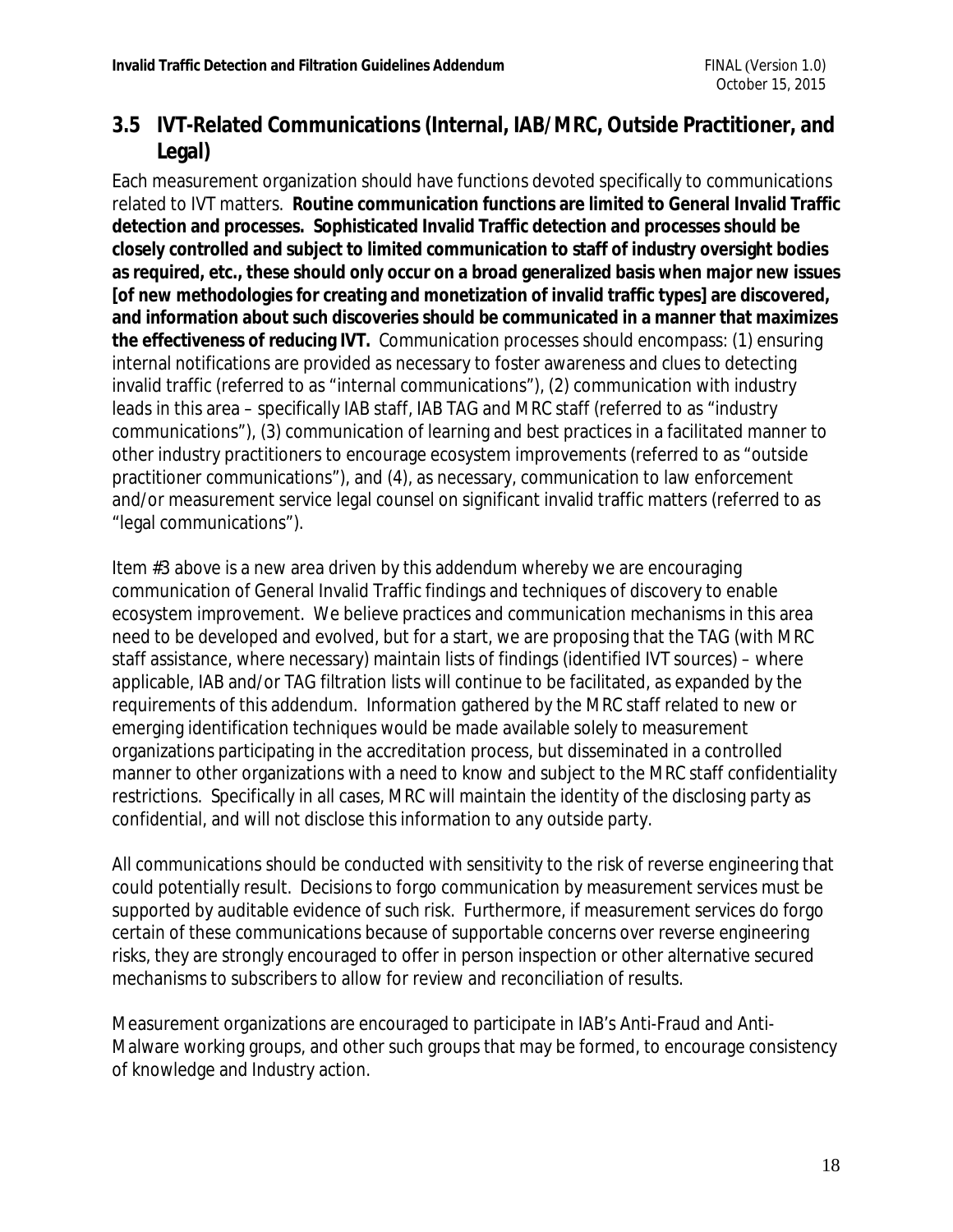Processes to dictate communication policies and instances to be communicated should contain:

- Alert analysis and findings analysis to identify situations that should qualify for communication
- Internal and External disclosure policies and qualified disclosure participants (information recipients).
- Error correction policies and materiality policies (forward and backward looking data implications should be included).

Communications Between Buyer and Seller Organizations: Measurement organizations must maintain the technical capability of sharing IVT related reports with seller organizations, when their buyer clients provide permission to do so or when this communication is pre-arranged in campaign terms and conditions. Legitimate seller organizations should be informed of significant negative findings as described in Section 2.4.

Communication Requirements for IVT Special Purpose Measurement Organizations: Certain measurement organizations perform IVT detection and other forms of ad verification as a primary business function. For these special purpose organizations, the following communication requirements are relevant:

- Communication with customers prior to execution of an IVT service is encouraged to properly set expectations – if illustrative example results are shown to potential customers using site-based information/discovery, this information should be real rather than hypothetical, otherwise disclosure as hypothetical should be made. Customers should be informed of the technical limitations, if any, of the general nature of the IVT services performed as well as past experience with false positives.
- A key focus of performing IVT services is the improvement of the advertising ecosystem, hence communication of known exceptions to customers as well as sellers (to enable process correction) is strongly encouraged.
- Completely anonymous monitoring of advertising campaigns for IVT is discouraged, except as described below in the paragraph on Initial Benchmark Testing.

Initial Benchmark Testing – Occasionally a marketer will ask an IVT Special Purpose measurement organization to conduct passive benchmark testing early in a campaign to learn about the general IVT risks of seller organizations. These benchmark tests are sometimes conducted without the participation of the seller organization (i.e., non-integrated). This practice can be considered if not explicitly prohibited in the campaign terms and conditions; and (1) the applicable client (agency, marketer, or in some circumstances reseller network/exchange) discloses their typical use of this practice in advance to the seller organizations, or (2) the IVT measurement organization has been previously approved to work in the seller organization's environment. In these cases, for legitimate seller organizations significant negative results of benchmark tests should be shared timely after the conduct of the testing.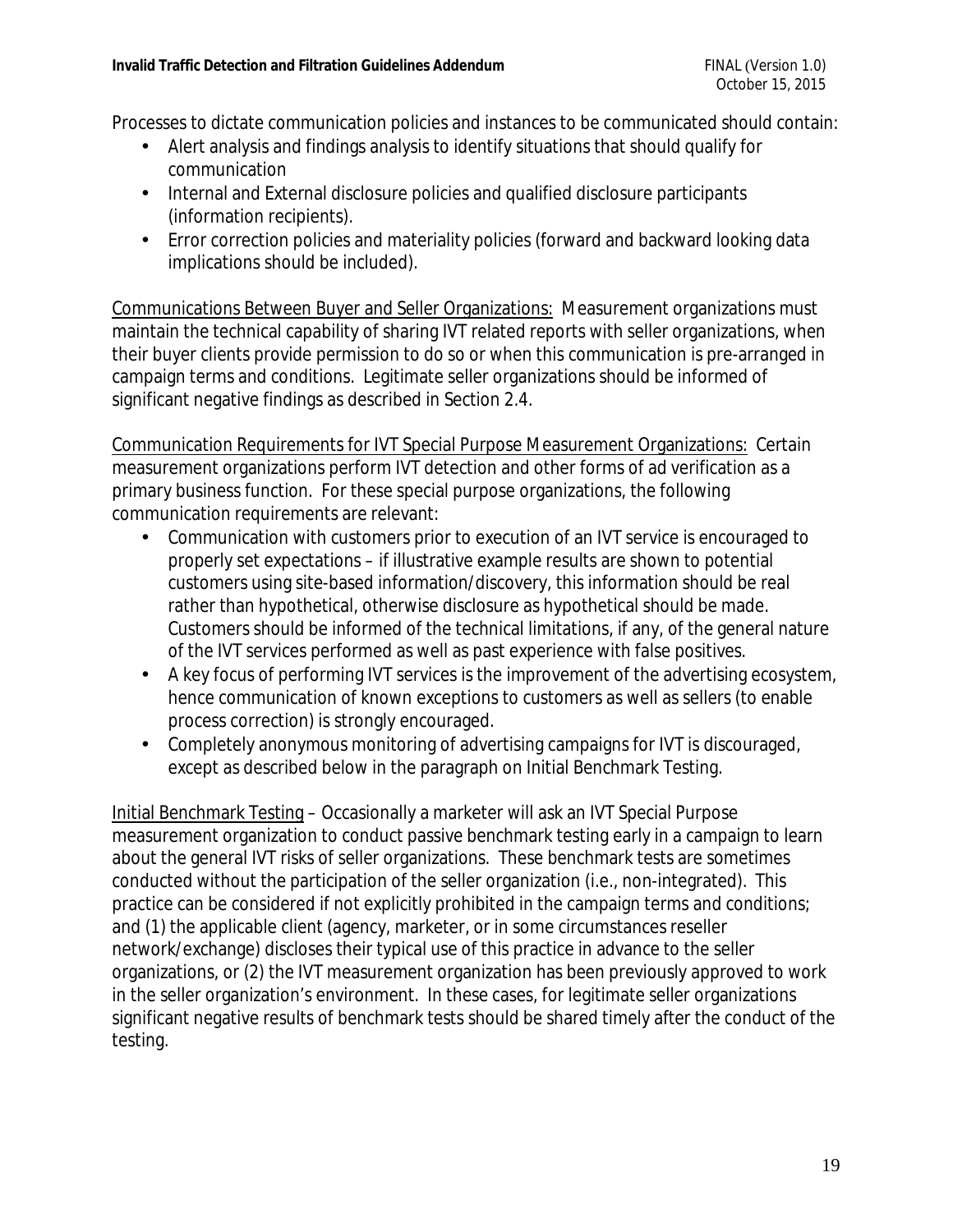Communication Requirement for Sophisticated IVT Techniques – Measurement organizations applying sophisticated techniques are generally not required to communicate the specific nature and extent of these sophisticated techniques to the Industry, due to concern regarding reverse engineering of detection methods. However, these measurement organizations should contribute to industry maintained lists (e.g., TAG) related to General IVT Methods, to the extent they identify relevant sources of IVT.

A measurement organization should retain documentation of communication policies as well as a log of specific communication instances for internal compliance reviews as well as external audit organizations.

## **4 Invalid Traffic Detection – Specific Tasks Now Required**

In addition to tasks required by existing measurement guidelines, the following presents new tasks required by this addendum. Measurement organizations choosing to not execute one or more of these tasks should be prepared to demonstrate compensating controls that derive materially similar results.

### **4.1 Pre-Traffic/Campaign Preparation and Historical Analysis**

#### 4.1.1 Front-End Partner/Source Qualification

As described previously, partners or other advertising traffic sources must be evaluated and determined to be legitimate and also concerned with removal of invalid traffic. Partners or other sources must have business and technical resources and processes in place to allow compliance with this Addendum.

#### 4.1.2 Analysis of Acquired/Purchased Traffic

If an organization specifically purchases traffic (such as through and intermediary) or makes use of an assigned traffic arrangement, the ultimate source of traffic to the party from which that organization obtains the traffic must be known (on a per-impression basis), at minimum to the intermediary, and subject to similar invalid traffic detection and filtration by either the purchaser or the originator of the traffic. The seller or provider of the traffic must have business and technical resources and processes to allow compliance with this addendum – see guidance herein related to business partner qualification. The fact that traffic is purchased does not absolve the ultimate measurement organization from the responsibility to ensure the traffic is materially free from invalid traffic. Organizations are encouraged to require that intermediaries they engage with in such arrangements are accredited or certified.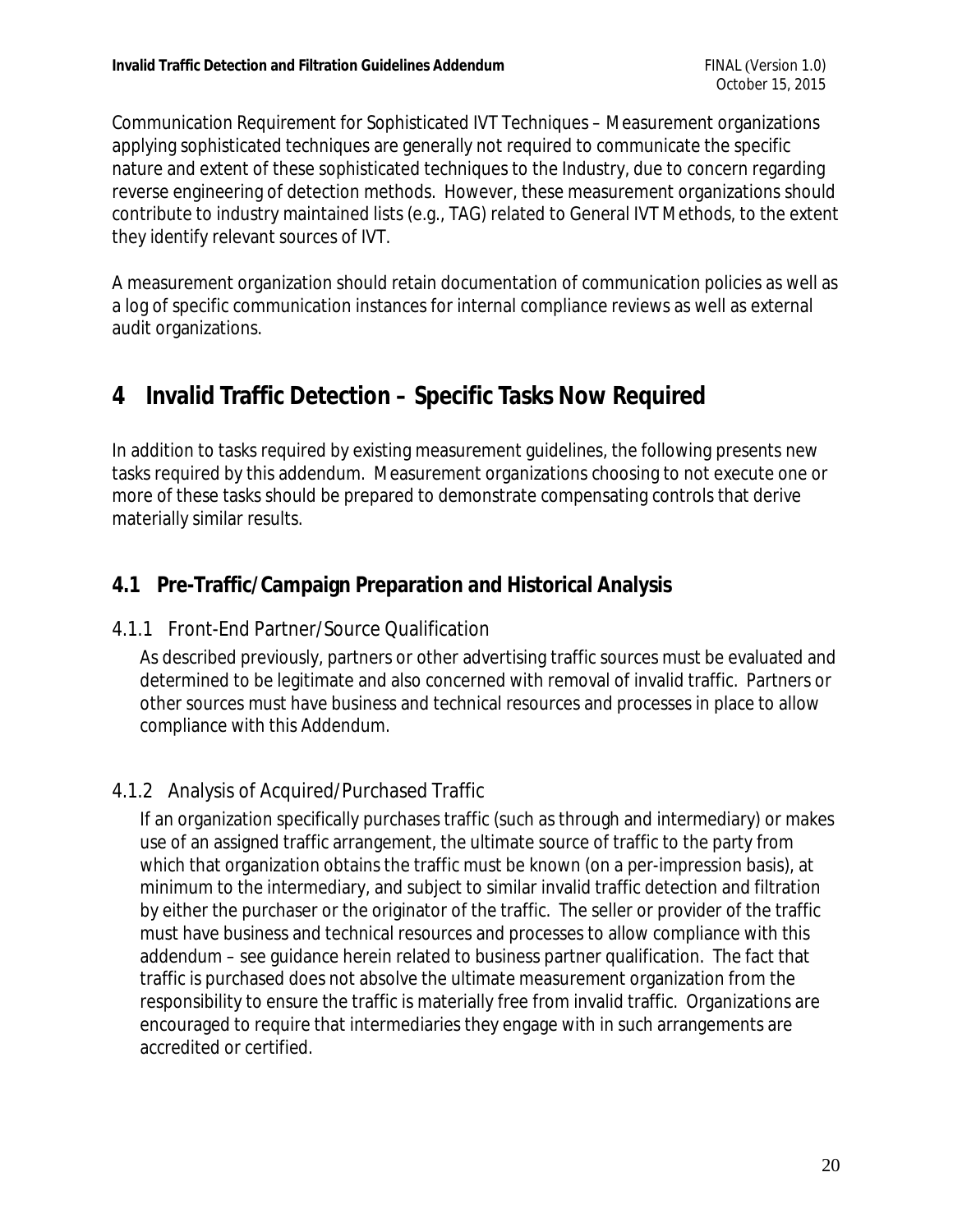#### 4.1.3 Data Analysis and Discovery Functions

Section 3.2 of this Addendum describes the requirement for a data analysis function. Minimum tasks for this function are as follows (all General tasks must be used by the measurement organization):

General Invalid Traffic Processes

- o Establish Legitimate Baselines and Control Group(s) of Data, allowing, but not limited to, ongoing analysis of accuracy and the identification/internal reporting of false positives and negatives
- o Data Ingesting and Trending; Pattern Analysis
	- § Techniques to Ensure Complete Data Ingesting
	- § Disclosure of sampling methods and error rates, as applicable
- o Other Forms of Analytical Review to Seek Nuanced Invalid Traffic Orientations
	- § Machine and Human Review Techniques
- o Review of Transaction Parameters and other relevant data points related to measurement data and appropriateness of parameters for IVT determination with regard to specific advertising transactions. Assessment and periodic reevaluation of transactional motivations and/or effects
	- § Determination of sources of monetary transactions and issues these may cause in traffic legitimacy – a "follow-the-money" orientation
	- § Assessing the financial benefits of IVT to parties in the transaction chain who are not the ultimate sources of or targets of such IVT
- o Outputs from these data analyses are used to periodically inform and modify existing list-based and activity based techniques

Additionally the following data analysis and discovery functions are strongly encouraged for Sophisticated Invalid Traffic Process measurement organizations:

- o Indirect Detection Techniques alternatives to be considered for inclusion but are not limited to:
	- § Primary Research
	- § Traps, honeypots
	- § Properly evaluated/supported captcha functions
	- § Using device or parameter-based fingerprinting, as permitted depending on privacy circumstances

### **4.2 Analysis of Specific Production Traffic or Campaign Data**

Invalid traffic detection and filtration can occur early in an advertising transaction based on known conditions at the time ("front-end detection") or may be applied after the transaction takes place based on backward looking assessment procedures ("back-end detection"). Each technique has certain strengths and weaknesses and both have a place in a well-executed traffic protection strategy. Measurement organizations should employ elements from both of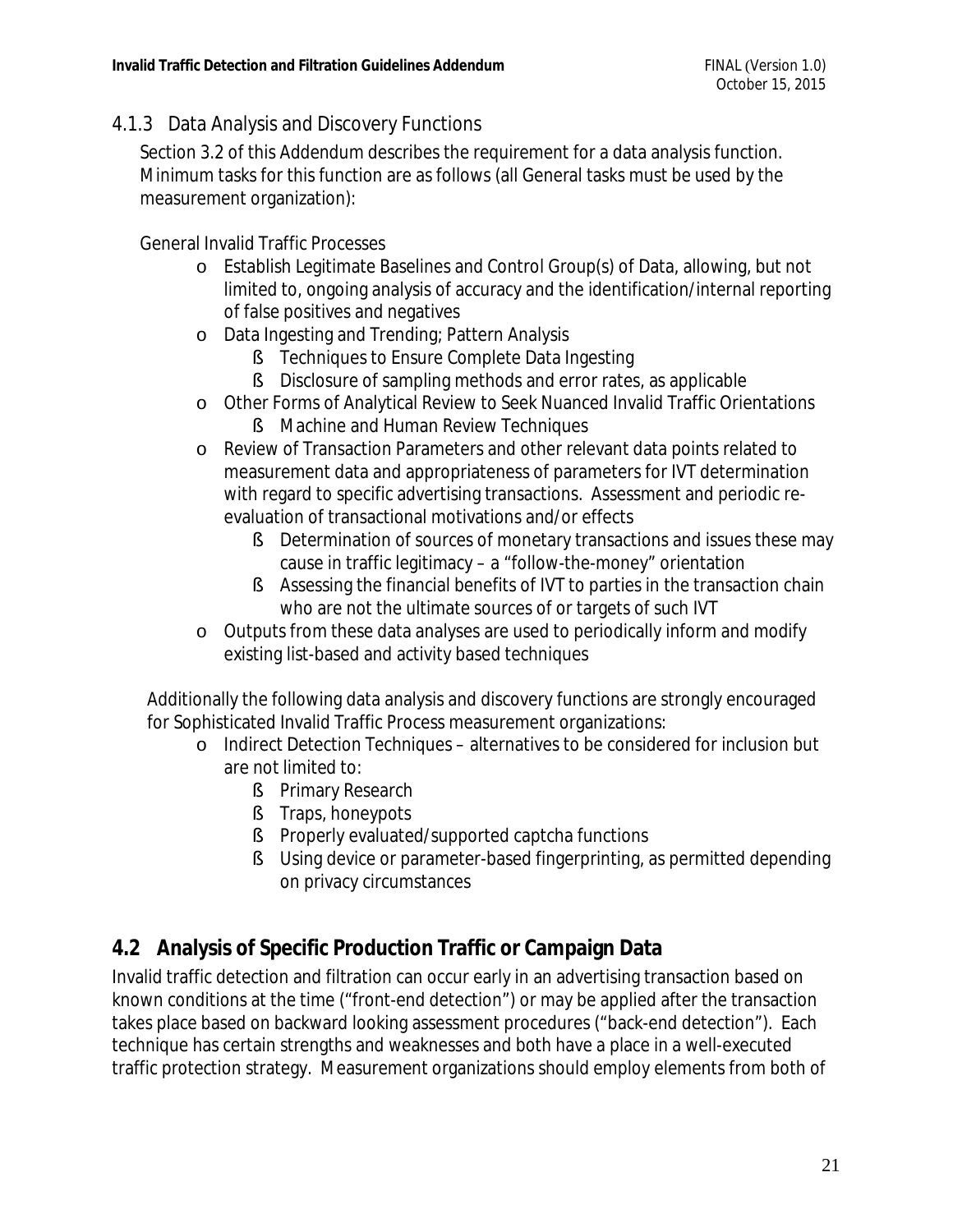these detection and filtration techniques on an ongoing basis, while minimizing the potential for their use to signal the detection methodologies to perpetrators of IVT.

Front-end detection techniques should be employed with caution because they are particularly prone to telegraphing detection techniques, in most cases, to the traffic source because of an element of blocking that becomes apparent. As such, they tend to become less effective over time without additional research and development into new detection methodologies. Application of these techniques on a front-end basis is not required. Back-end detection and removal techniques are more invisible to the source, and therefore less prone to signaling detection methodologies to IVT perpetrators, however they may add complexity to reporting and processing, since data that flows through the measurement organization will therefore contain IVT transactions that are removed in later stages.

**The following techniques should be employed by the measurement organization to the extent necessary to filter material General Invalid Transactions:** 

*[Note: All of these techniques should be employed by measurement organizations, but use of a front-end blocking technique is not required – these techniques may be employed at any time in transaction processing prior to reporting and monetization.]* 

- List or Parameter Based Detection (TAG Based, Where Possible)
	- o Traffic that Does Not Originate from Known Browser Types
		- § Non-Browser User-Agent Header
	- o Known Data-Center Traffic Identified Pre-fetch Calls that do not include a timely in-view trigger
	- o Known Dangerous or Fraudulent Sources, Based on Specifically Identified Blocking Lists
	- o Robotic Indicators or Suspect Strings
		- § The Use of "Exception" Strings is Required to Minimize Ambiguous Cases and to Avoid False Positives
		- § Includes Suspect Visitors to robots.txt (identifying any visitor to robot.txt and ensuring proper handling of these user agents in filtration processes)
	- o Activity-Based Detection and Removal Techniques Based on campaign level activity and attributes of campaign transactions; traffic is removed when threshold or other negative evaluation criteria are met
		- § Continuous; Full Coverage of Monetized Traffic
		- § Speed of Transactions
		- § Repeat Transactions
		- § Interval Testing
		- § Outlier Identification
		- § Missing Values, Missing UAs, etc.
		- § Transaction Protocol Verification
		- § Inconsistencies in Transaction and Browser/Agent Parameters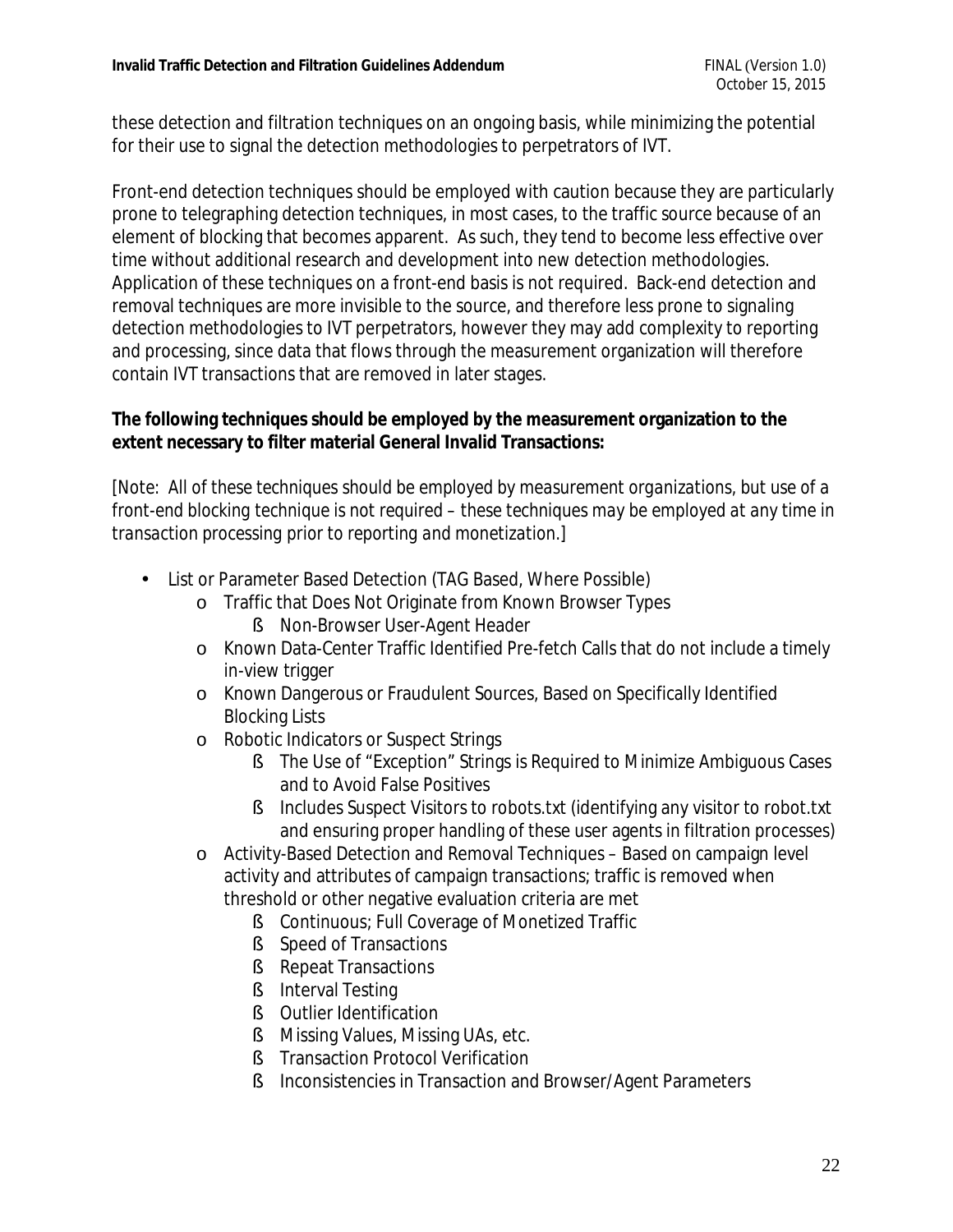- o Auto-Refresh Ad Detection Based on publisher chosen, auditor validated, criteria (To Be Segregated, Not Removed)
- Viewable Impression Falsification
	- o Manipulation, hijacking, alteration or injection of false or misleading viewable impression decision data into the transaction stream – these issues can be detected at any stage of ad serving and/or executing viewable impressionrelated functions.

**The following types of Sophisticated Invalid Traffic and related processes are applicable to optional Sophisticated Invalid Traffic detection techniques:** 

- o Sophisticated Invalid Traffic Detection (not part of General Invalid Traffic)
	- § Adware; Malware; Hijacked Devices; Hijacked Tags; Incentivized Manipulation of Measurements; Misappropriated Content; Falsified Viewable Impression Decisions; Cookie Stuffing; Recycling or Harvesting of Cookies; Manipulation or Falsification of Location Data or Related Attributes; Traffic from Known IVT Proxy IPs; Hidden/Stacked/Covered Advertising and Differentiating Human and IVT Traffic when Originating from the Same or Similar Source in Certain Closely Intermingled Circumstances
	- § Internal reporting with sufficient detail to allow meaningful analysis of and reporting of false positives and false negative rates
	- § Sophisticated Activity-Based Detection or Analyses Front-end or backend techniques using analytical review of traffic data or attributes, but requiring multiple sources of information or inferences made from complex multi-data-point assessment of transaction sets (generally over more than one campaign). Often these are developed over time and can be very complex. Additionally this area can involve bringing ancillary data assets to bear beyond the body of traffic directly under measurement by the service.
		- Note: Execution of techniques to detect these types of complex invalid traffic scenarios may involve complex analytics, corroborative investigation, human intervention, meta-analysis of advertising data or transactions across time and cannot necessarily be learned and applied effectively in a single campaign. Some Sophisticated issues may require adjustment after campaign reporting; these adjustments should occur within 14 days of the campaign's completion date, and are required only if historical data is available to perform such an analysis.
		- Note: Certain Sophisticated techniques can be performed as front-end processes. If so, a delay in reporting is optional. If no delay in reporting is chosen, results of these front-end Sophisticated techniques should be reported just as General Invalid Traffic techniques are reported.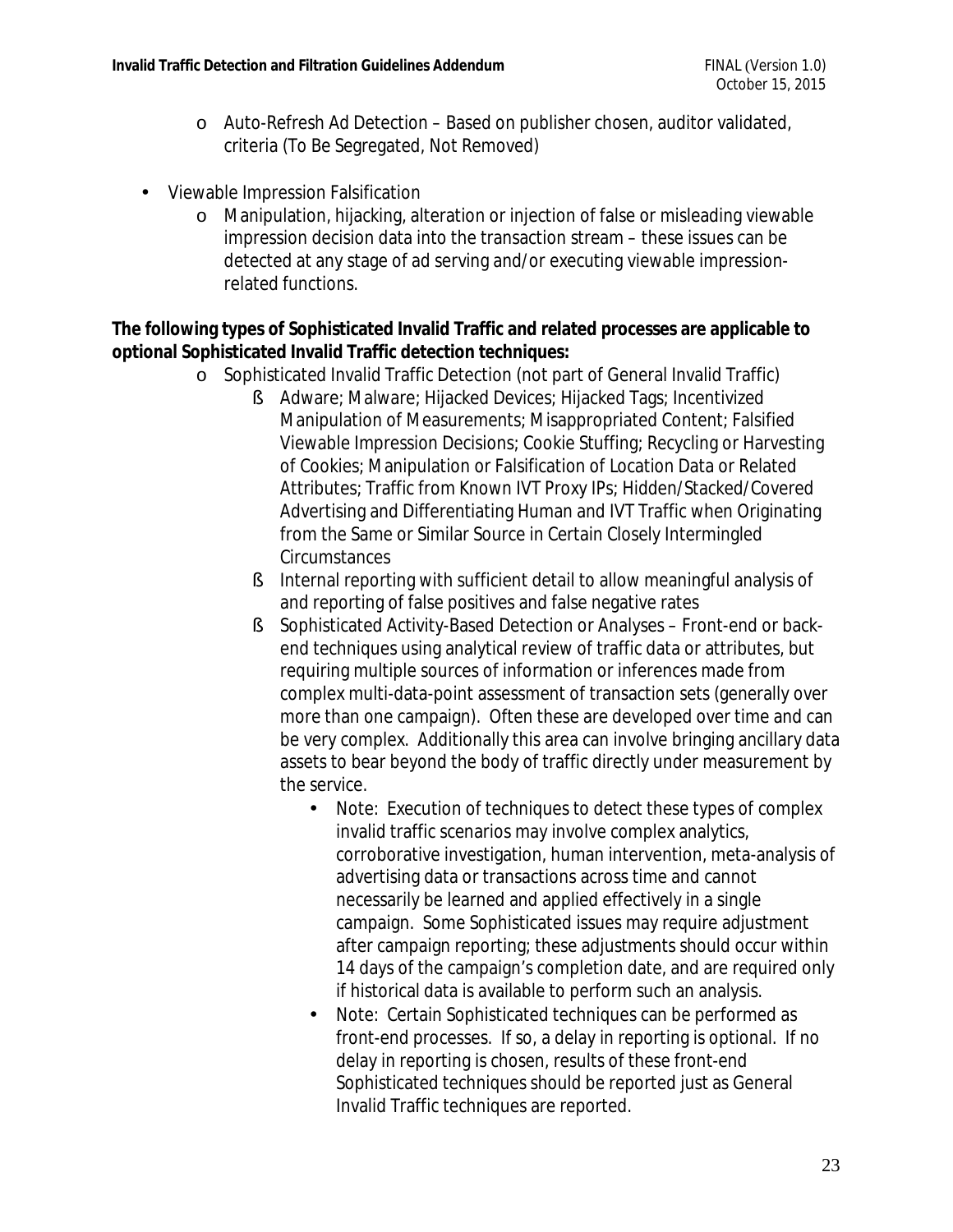### **5 Other Matters:**

### **5.1 Removal of Internal "Unnatural" Activity**

- Measurement organizations should have procedures to segregate all internally generated activity (that of the measurement organization and the organization under measurement) which does not represent legitimate advertising consumption or otherwise valid internet traffic – for example: software testing; tag testing by publisher, agencies and advertisers; corporate mandated transactions that may drive traffic unnaturally high, etc. These activities are considered invalid traffic for advertising commerce purposes if material.
- Testing computer environments should be logically segregated from production environments as to not commingle test and production transaction.

### **5.2 Relevant Policies**

Measurement organizations should have sufficient internal policies to guide the determination of legitimate versus invalid traffic, and in ambiguous situations a vetting and escalation procedure should be executed to lead to a final determination about traffic records. These decision protocols should be documented in sufficient detail to handle materially occurring cases, and concepts should be documented to help guide unusual conditions. Traffic quality determinations should be guided by industry guidance, internal guidance and traffic quality officer functions using authority granted by management.

Measurement organizations should have specific procedures for the capture of exclude lists (as specified by customers or experience) and the confidentiality of these lists as well as list updating procedures.

The materiality of invalid traffic discoveries should be evaluated on the basis of the traffic of impacted campaigns (individually), time, and customer relationships (i.e., how much historical invalid traffic has been encountered for customer entities and partner qualification procedures). Assessments should be backward looking across historical data for the need to correct previously reported estimates, as well as the forward implications on current traffic yet to be reported. Material items (those in excess of 5% of campaign traffic and an absolute dollar amount where applicable and empirically supported) should be disclosed to the parties involved in the advertising monetization – buyers and sellers – by the measurement organization.

All communications should be conducted with sensitivity to the risk of reverse engineering that could potentially result. Decisions to forgo communication by measurement services must be supported by auditable evidence of such risk. Furthermore, if measurement services do forgo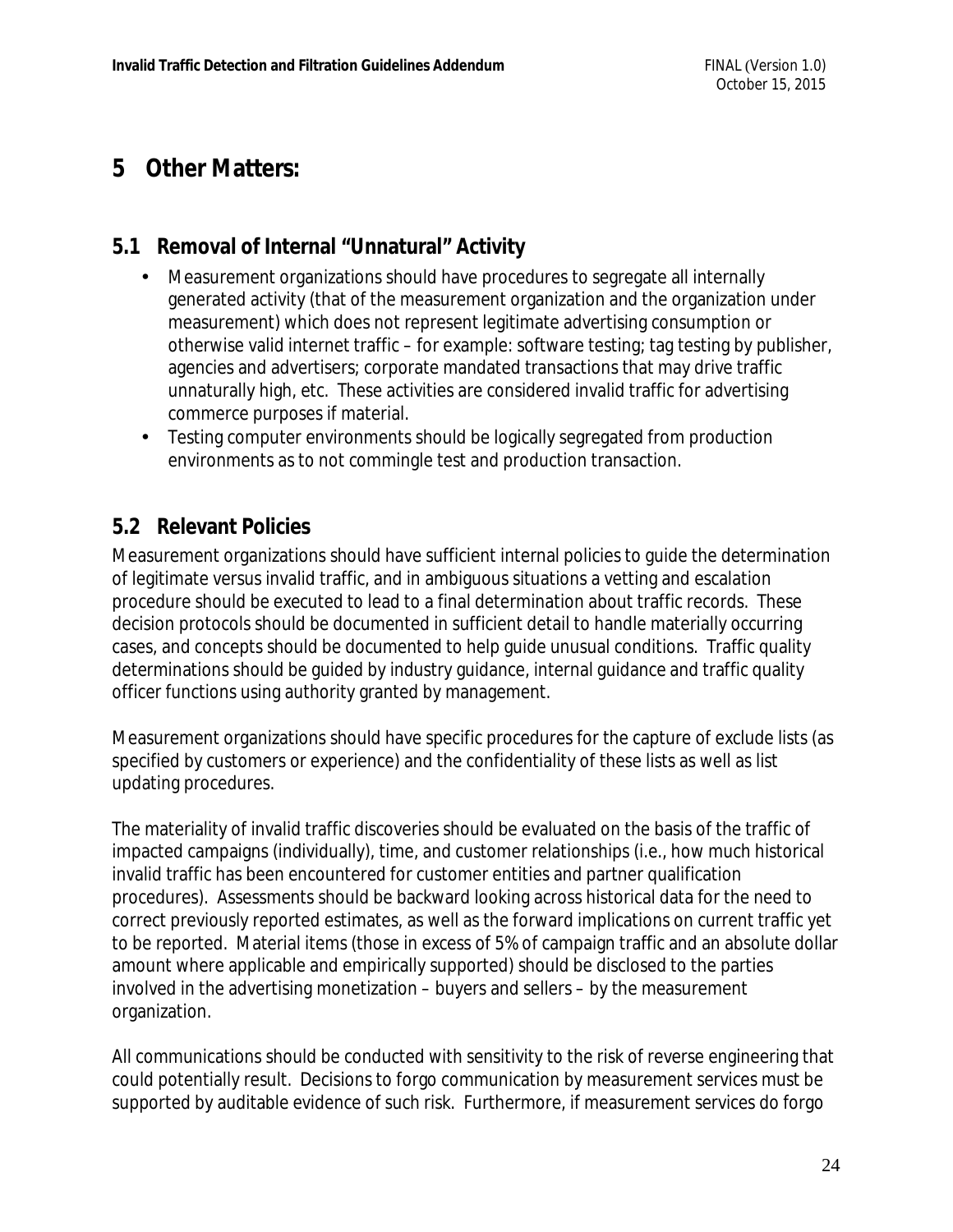certain of these communications because of supportable concerns over reverse engineering risks, they are strongly encouraged to offer in person inspection or other alternative secured mechanisms to subscribers to allow for review and reconciliation of results.

### **5.3 Requirement for Backward-Looking Assessments and Correction**

When new types of invalid traffic are discovered or otherwise overlooked invalid activity are identified by a measurement organization, these guidelines require a backward-looking analysis to ensure previously processed and reported ad campaign data was not materially impacted. This is required only if historical data is available to perform such an analysis (new data or signal was collected and available during the analysis period). If material omissions or errors are identified in previously reported ad campaign data, the measurement organization has a responsibility to inform users of the data, including both buyer and seller organizations. The following are the general requirements of backward-looking analyses:

- Consider the frequency of reporting long-term campaigns that execute over several months should be evaluated over the period of the campaign. Shorter campaigns only require evaluation over the applicable shorter campaign period.
- This period is not required to exceed 14 days, but can be longer based on the measurement service's customer service terms or the campaign period.
- If a customer waives the requirement for backward-looking assessments formally in campaign terms and conditions, this requirement can be ignored; such a waiver must be an exception from normal Terms and Conditions, rather than a standard inclusion.

### **5.4 Communication Functions**

A previous section of this addendum identified internal and external communication functions. Each measurement organization should have appropriate procedures to administer these functions as well as the pre-identified communication mechanisms and processes. General Invalid Traffic, where material, should be communicated with sufficient supporting information, which may include -UA Strings, IP Addresses, and the Proxy Servers involved, as well as new or emerging General IVT detection techniques and evidence to support the invalid determination. Detection technique information will be strictly protected by the staff of the MRC, but may be generalized and shared among other auditing organizations and/or accredited/certified measurement organizations.

## **6 General Methodology Disclosures**

Measurement organizations are required to take care to not disclose information that would allow reverse engineering of detection processes or avoidance by perpetrators. However, this information protection does not absolve the measurement organization from the need to disclose and provide comfort as to the nature and sufficiency of internal controls as well as ensure business partners understand that procedures are applied in compliance with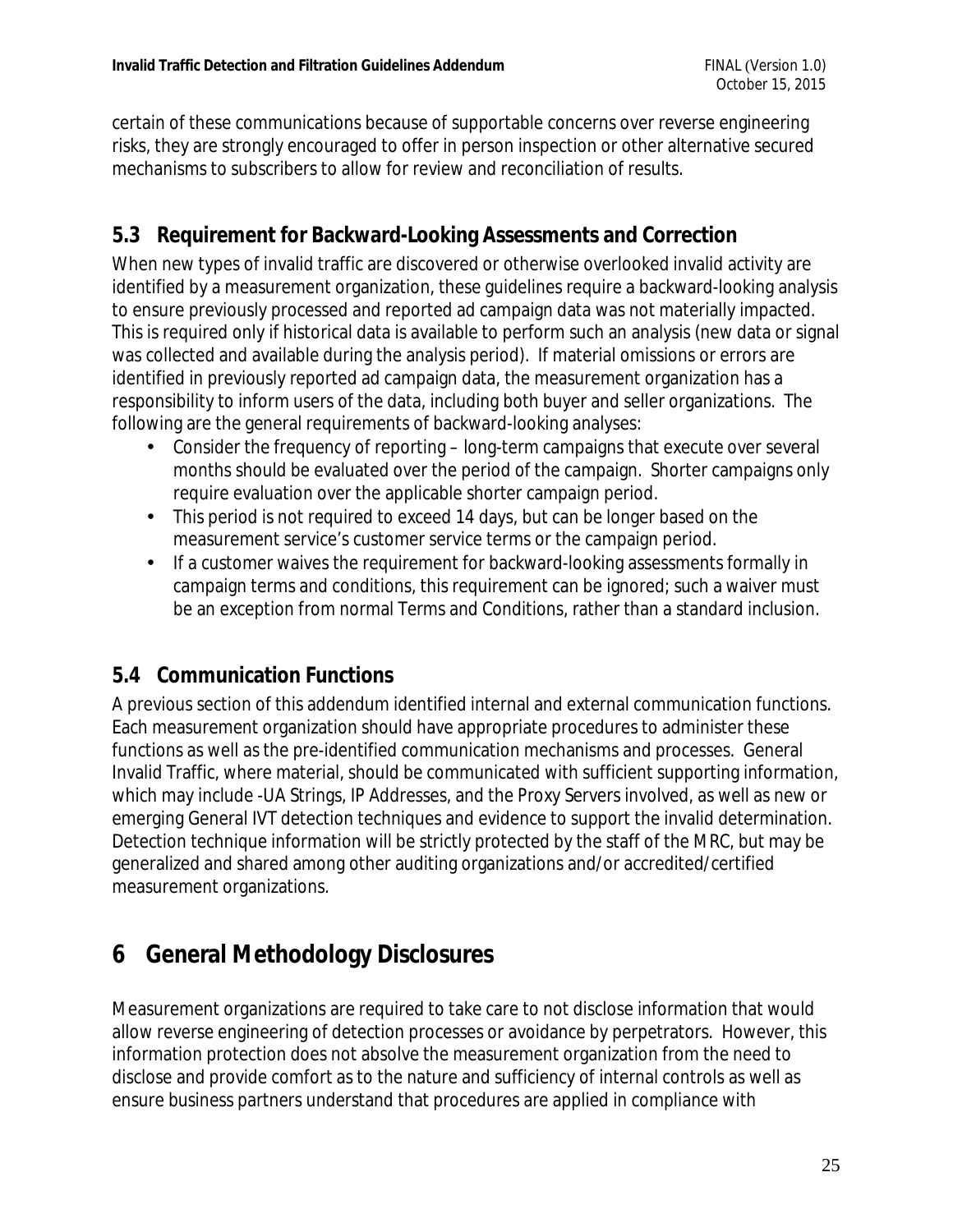measurement guidelines. The following invalid traffic processes require description in disclosures of methodology:

- General Invalid Traffic Process Description
- Presence of Sophisticated Invalid Traffic Processes, with a High-Level Description
- Frequency of Processes; Granularity Impression Level Preferred
- Updating Processes
- Traffic Acquisition Processes Employed and Approximate Volume
- Partner Qualification Controls
- Nature and Scope of Process and Transaction Auditing Exercised
	- o Internal and External

Measurement organizations should have published error correction and reissue criteria, which are objective in nature and prescribed so as to drive consistency of application.

Material Business Partner relationships (an organization that is part of the transactional chain associated with serving, capturing ad actions or enriching ad impressions or audience measurement and/or a organization originating the terms and conditions of the campaign that outsources these transactional chain functions), especially when they impact traffic processing either downstream or upstream, must be disclosed to the extent possible. Additionally, measurement organizations must have the ability to report information related to IVT traffic sources to those traffic sources when deemed appropriate by the measurement organization management and their business partners.

## **7 Reporting Metrics Associated with Invalid Traffic Functions**

Measurement organizations should report the nature and volume of General Invalid Traffic detected for the purposes of reconciling to served impression counts and to ensure a full accounting for all impressions, whether monetized or not. *(Since General Invalid Traffic detection and removal are required for all measurement organization, the disclosure of these invalid counts and net resulting valid impressions enable a comparison between measurement organizations.)* This type of reporting helps bring confidence to users of data on the application of detection procedures and the removal of problematic transactions. [See reporting-only exception for panel measurement products in the Overview section above.]

Sophisticated Invalid Traffic volumes should be segregated and reported at the time of reporting campaign totals in aggregated periodic reporting (so as to protect from reverse engineering). Additionally, we strongly recommend that Sophisticated Invalid Traffic is removed from processes that enrich/attribute transactions for monetization purposes, including when such IVT inflates engagement metrics. [See reporting-only exception for panel measurement products in the Overview section above.]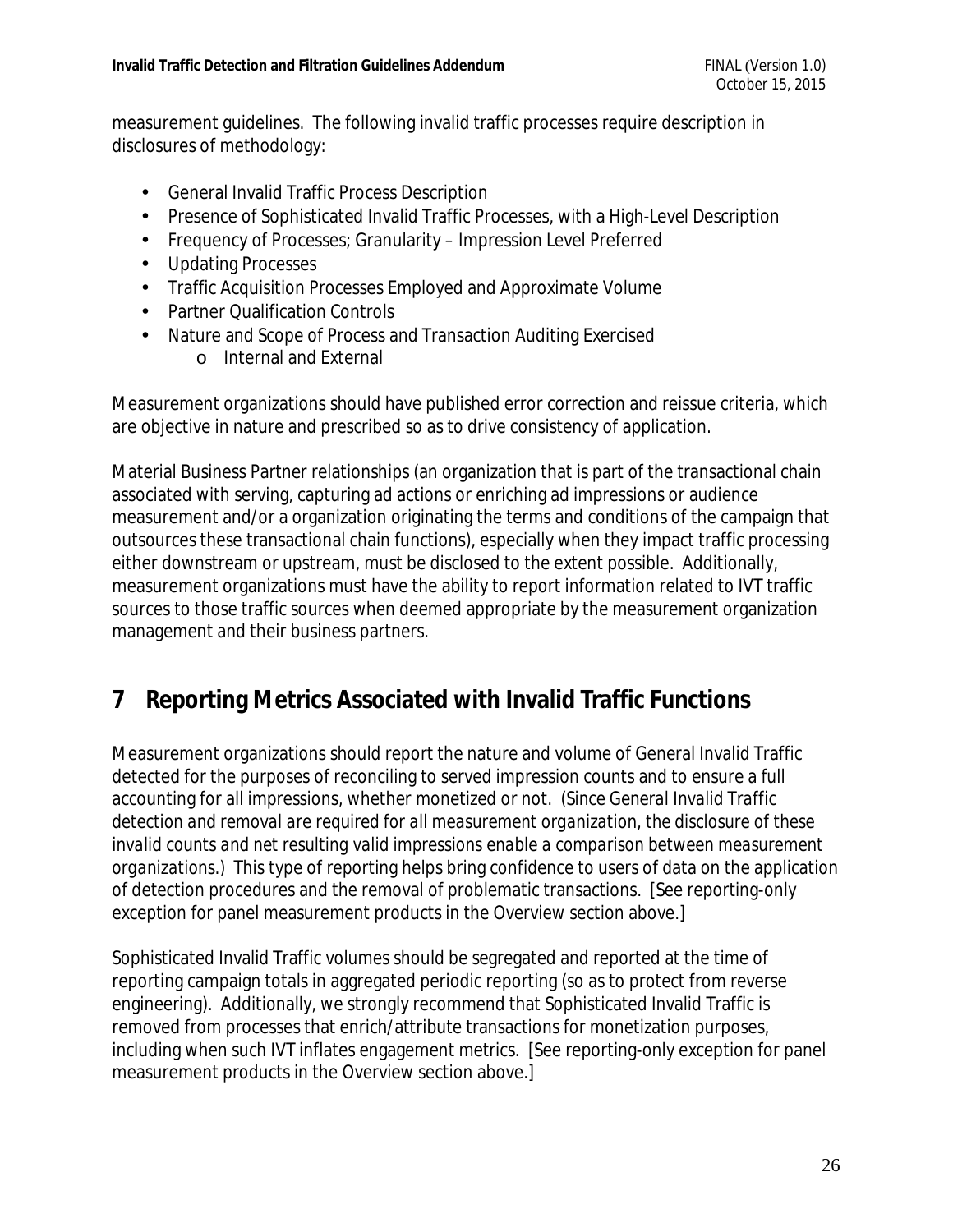The types of metrics that should be reported for production campaigns are as follows:

Overall Entity or Metric Level:

• Validation Indicator By Metric (MRC Accreditation or IAB Certification or None/Blank)

Specifics for Campaign Reporting – Always Present; Actual Report Headings in Quotations:

- "Gross Metrics (Completely Unfiltered)"
- "Net Metrics (Filtered for General Invalid Traffic Requirements)"; this would be inclusive of known Sophisticated Invalid Traffic where applicable
- IF APPLICABLE TO THE CAMPAIGN OR MEASUREMENT ORGANIZATION "Total Net Metrics for the Campaign (Filtered for Sophisticated Invalid Traffic Requirements)" (*segregated incrementally from the prior total net metrics filtered for General IVT*) Similarly at the Placement level, if required by Terms and Conditions.

Downstream Reporting (Strongly Recommended Whenever Feasible):

• Various Un-enriched/Un-attributed Transaction Data – As flows through monetization process (Filtered for Sophisticated Invalid Traffic Requirements)

Specifics for Campaign Reporting – Available Upon Request to Assist in Reconciliation Procedures:

- Disclose Placement URL to Buyer, Where Applicable
- Reporting Period, including time zone

*Note 1: If a measurement organization is unable to separate General and Sophisticated Invalid Traffic in their reporting of valid impressions, as described above, or if measurement organizations decide to forgo this segregation due to the risk of reverse engineering (which must be on an exception basis and supported by auditable evidence of such risk) the organization should be prepared to otherwise estimate the relative proportion of these techniques in a more generalized manner. Again, these separations were intended to enable a comparison between measurement vendors on a common basis, which remains a valid objective by users.* 

*Note 2: The availability of placement URL information for a campaign (used for reconciliation purposes) is generally for a limited time, due to data size. Unless contractually modified/extended, this data can be made available for seven (7) days from the transaction date, which emphasizes the need for timely campaign stewardship and monitoring by all parties. Measurement organizations are likely to choose to maintain data (section 3.2) for longer periods than 7 days, in accordance with record retention policies.* 

*Note 3: If a measurement organization uses up-front blocking or identifies invalid traffic concurrent with ad-serving as part of its overall General and/or Sophisticated Invalid Traffic procedures (so there is a possibility this traffic would not be included in "Gross" metrics above) this practice should be known to measurement data users. We recommend that blocking or*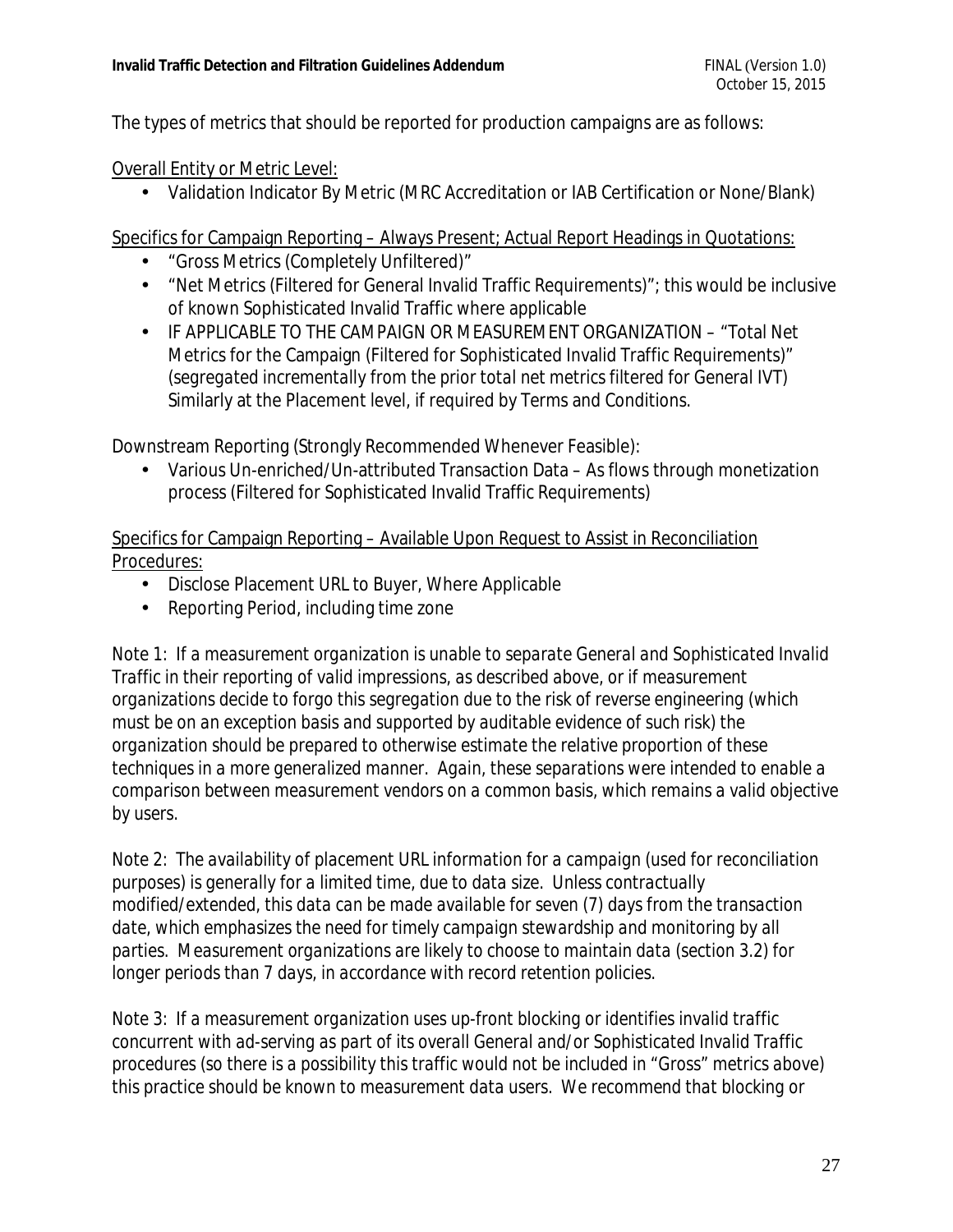*other exclusions that result from these practices should be quantified and disclosed if material and if not included in Gross metrics.* 

Appendix A contains an illustration showing metrics to be reported at the Gross, Net of General Filtration, and Net of General and Sophisticated Filtration levels.

## **8 Sophisticated Invalid Traffic Detection and Filtration**

As noted above, measurement vendors must apply General Invalid Traffic detection processes. However, the application of Sophisticated Invalid Traffic detection procedures is not required, but is strongly encouraged, therefore some vendors may not apply these advanced techniques.

General Invalid Traffic techniques should be removed from reported counts by all measurement organizations; however, if a measurement organization applies Sophisticated Invalid Traffic techniques the existence of these processes should be disclosed (with appropriate downstream reporting as specified earlier herein). In certain cases duplication or overlap in IVT detection may occur between General and Sophisticated techniques – these overlapping IVT transactions should be considered General Invalid Traffic items, wherever possible.

A measurement organization's application of General Invalid Traffic techniques will be verified as part of accrediting or certifying the metrics it chooses to submit to audit, i.e., no separate accreditation or certification of General Invalid Traffic techniques will be made.

Sophisticated Invalid Traffic detection methods are extremely proprietary and are not specified in detail within this addendum. However, the MRC will retain information about these methodologies and will undertake validation of these methodologies in separate specialpurpose examinations. These Sophisticated Invalid Traffic detection methods can be accredited, assuming they can be verified, described in an understandable manner without damaging the ability for these methods to be effective (i.e., descriptions can be general enough to prevent manipulation to avoid detection), and the overall effectiveness and coverage can be established.

All measurement vendors that report metrics and that submit for accreditation or certification under IAB or MRC measurement guidelines must comply with the General Invalid Filtration requirements in this document, and they are encouraged to apply Sophisticated Invalid Traffic detection techniques. As previously noted, Sophisticated Invalid Traffic detection methods can be validated but they are not described herein. Measurement organizations that apply Sophisticated Invalid Traffic detection processes are strongly encouraged to seek accreditation/certification of these processes due to the implications of these processes on reporting accuracy. In most cases, since Sophisticated Invalid Filtration measurement organizations also apply General processes and in some cases are already subject to audit for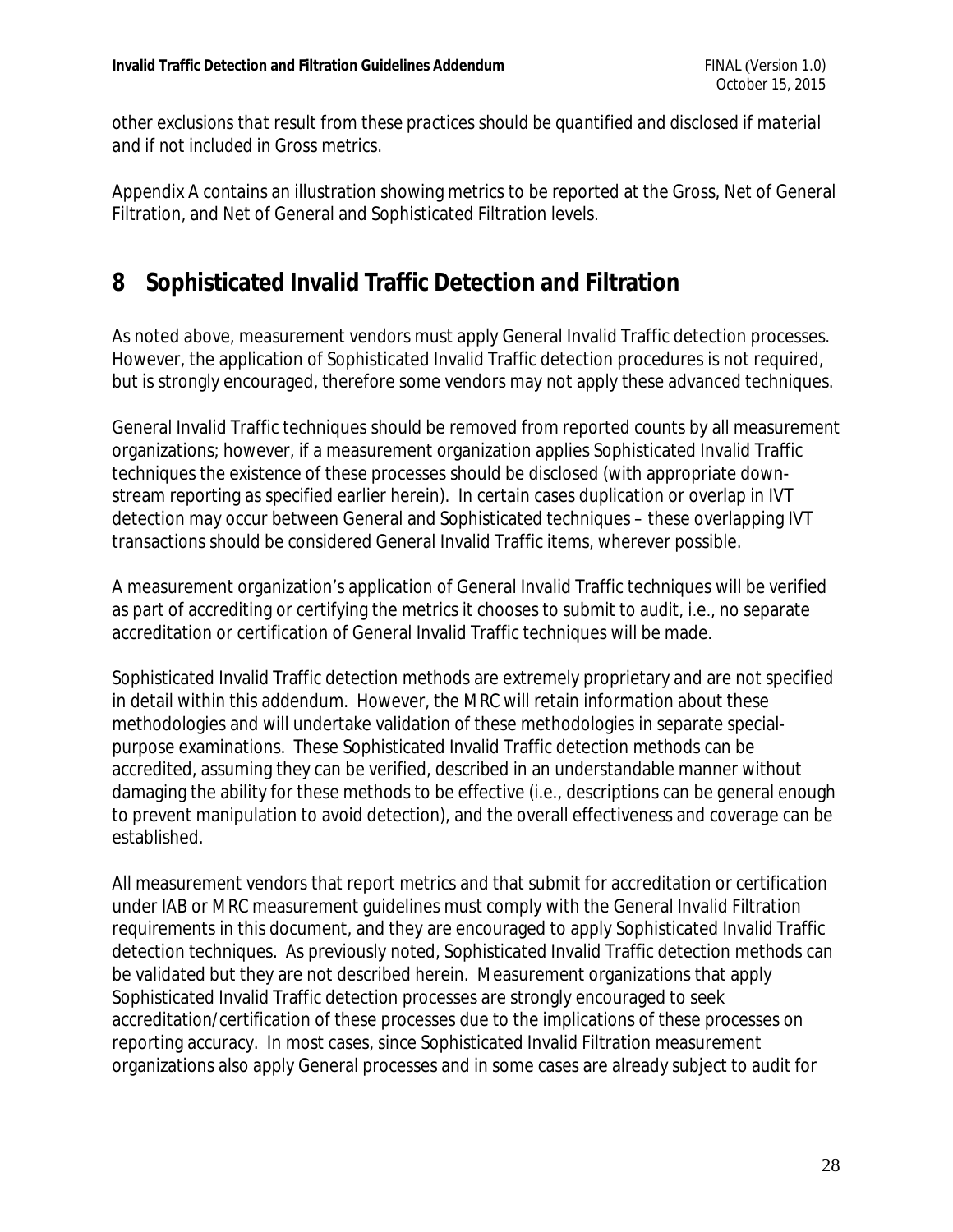existing measurement products, these examinations can be conducted simultaneously for efficiency purposes.

## **9 Participating Organizations**

Associations – Primary Sponsors/Facilitators

- Media Rating Council (MRC)
- Interactive Advertising Bureau (IAB)
- Mobile Marketing Association (MMA)

Participating Working Group Organizations:

| 4As                                                      | Jun Group                                                      |
|----------------------------------------------------------|----------------------------------------------------------------|
| <b>A&amp;E Networks</b>                                  | Kellogg's                                                      |
| A+E Ole Communications                                   | <b>KRGV-TV</b>                                                 |
| ABC Group (Audit Bureau of Circulations)                 | <b>LAMAC (Latin American Multichannel Advertising Council)</b> |
| <b>ABC Owned Stations</b>                                | <b>Mansueto Ventures</b>                                       |
| <b>ABC Television</b>                                    | Mediaedge:cia (MEC)                                            |
| AdColony                                                 | <b>Medialets</b>                                               |
| AdMaster                                                 | Meredith Corp.                                                 |
| Annalect                                                 | Microsoft                                                      |
| <b>AOL</b>                                               | Moat                                                           |
| Are You A Human                                          | <b>Mobile Marketing Association</b>                            |
| <b>Advertising Research Foundation</b>                   | NABOB (National Assn. of Black Owned Broadcasters)             |
| Alliance for Audited Media (AAM)                         | <b>National Public Radio</b>                                   |
| <b>BPA Worldwide</b>                                     | <b>NBC Owned Television Stations</b>                           |
| <b>BrightRoll</b>                                        | <b>NBC Universal</b>                                           |
| <b>Business Insider</b>                                  | Neustar                                                        |
| Campbell-Ewald                                           | <b>New York Times</b>                                          |
| Catch <sub>5</sub>                                       | Nielsen                                                        |
| <b>CBS TV</b>                                            | Pandora                                                        |
| <b>CBS</b> Interactive                                   | PlaceIQ                                                        |
| <b>CBS Radio</b>                                         | PricewaterhouseCoopers (PwC)                                   |
| Chartbeat                                                | Quantcast                                                      |
| <b>CIMM (Coalition for Innovative Media Measurement)</b> | Radio Research Consortium                                      |
| Collective                                               | RealVu                                                         |
| comScore                                                 | <b>Rocket Fuel</b>                                             |
| Conversant                                               | S <sub>4</sub> M                                               |
| Cox Media Group Digital                                  | <b>Scripps Networks Interactive</b>                            |
| Craig Jaffe Research 360                                 | <b>Sizmek</b>                                                  |
| <b>Deloitte</b>                                          | <b>Starcom MediaVest Group</b>                                 |

#### General: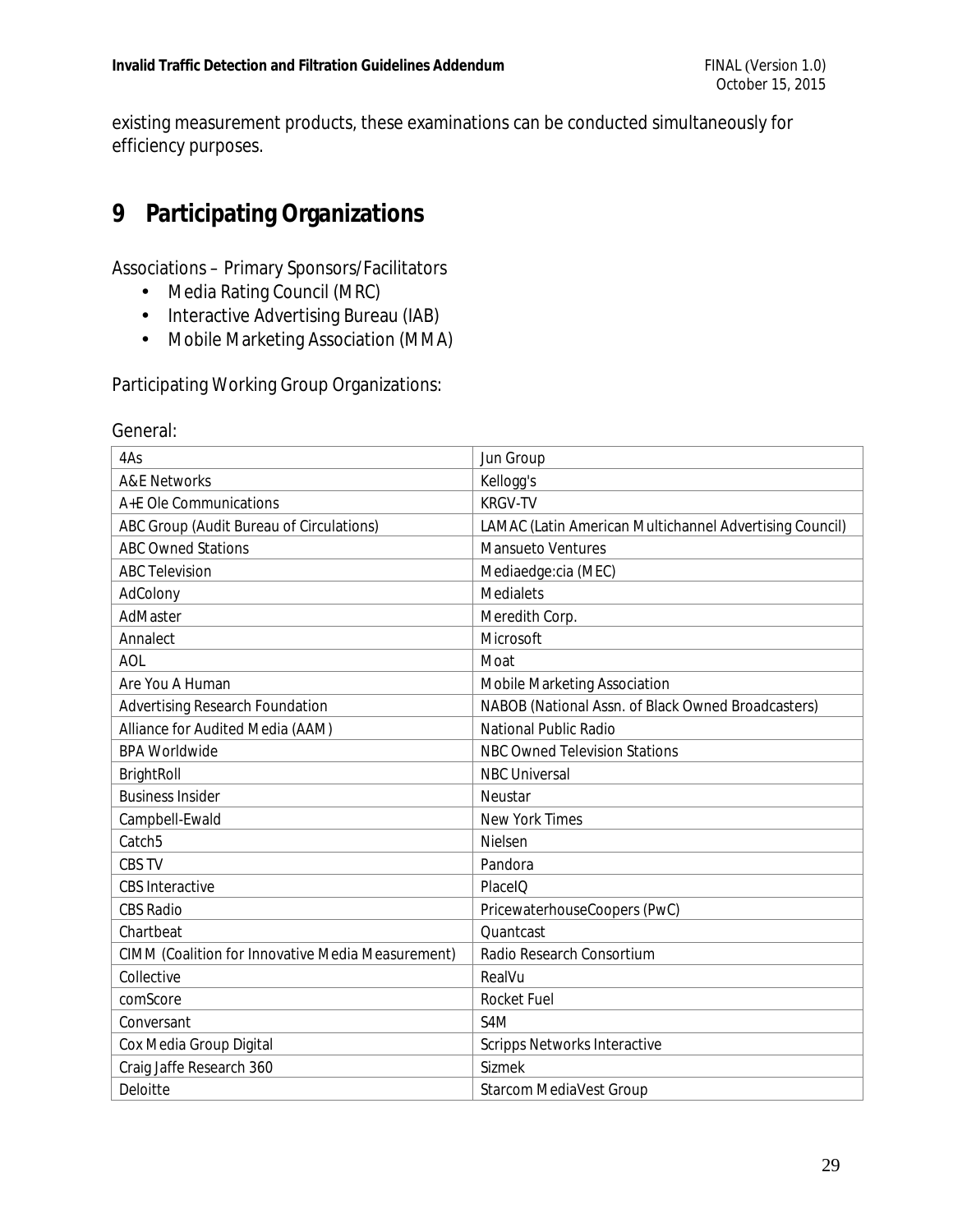| <b>Digital Content Next</b>                 | Telemetry                      |
|---------------------------------------------|--------------------------------|
| <b>Discovery Communications</b>             | Time Warner Cable              |
| DoubleVerify                                | <b>Tremor Video</b>            |
| <b>ESPN</b>                                 | <b>Tribune Broadcasting</b>    |
| <b>Extreme Reach</b>                        | <b>Triton Digital</b>          |
| EY                                          | TubeMogul                      |
| EyeReturn                                   | Turn                           |
| <b>Forbes Media</b>                         | <b>Turner Broadcasting</b>     |
| Forensig                                    | <b>Ulive Lifestyle Network</b> |
| FreeWheel                                   | <b>Universal McCann</b>        |
| <b>Gannett Broadcasting</b>                 | Univision                      |
| Gawker                                      | <b>Unruly</b>                  |
| Google                                      | <b>Viacom Media Networks</b>   |
| Graham Media Group                          | Videology                      |
| <b>Hearst Digital Media</b>                 | <b>Vindico Group</b>           |
| <b>Hearst Magazines</b>                     | <b>Wall Street Journal</b>     |
| <b>Hearst Television</b>                    | <b>WBEB FM</b>                 |
| IAB Canada (Interactive Advertising Bureau) | <b>WestwoodOne</b>             |
| IAB U.S. (Interactive Advertising Bureau)   | <b>WhiteOps</b>                |
| IAB UK (Interactive Advertising Bureau)     | Yahoo!                         |
| <b>ImServices</b>                           | YuMe                           |
| Innovid                                     | ZenithOptimedia                |
| Integral Ad Science                         |                                |

#### Technical Subcommittee:

| Alliance for Audited Media (AAM)     | Integral Ad Science                       |
|--------------------------------------|-------------------------------------------|
| comScore                             | <b>Mobile Marketing Association (MMA)</b> |
| Deloitte                             | Moat                                      |
| DoubleVerify                         | RealVu                                    |
| ΕY                                   | <b>Rocket Fuel</b>                        |
| EyeReturn                            | Telemetry                                 |
| Google                               | <b>TubeMogul</b>                          |
| Interactive Advertising Bureau (IAB) | WhiteOps                                  |
| <b>ImServices</b>                    | Yahoo!                                    |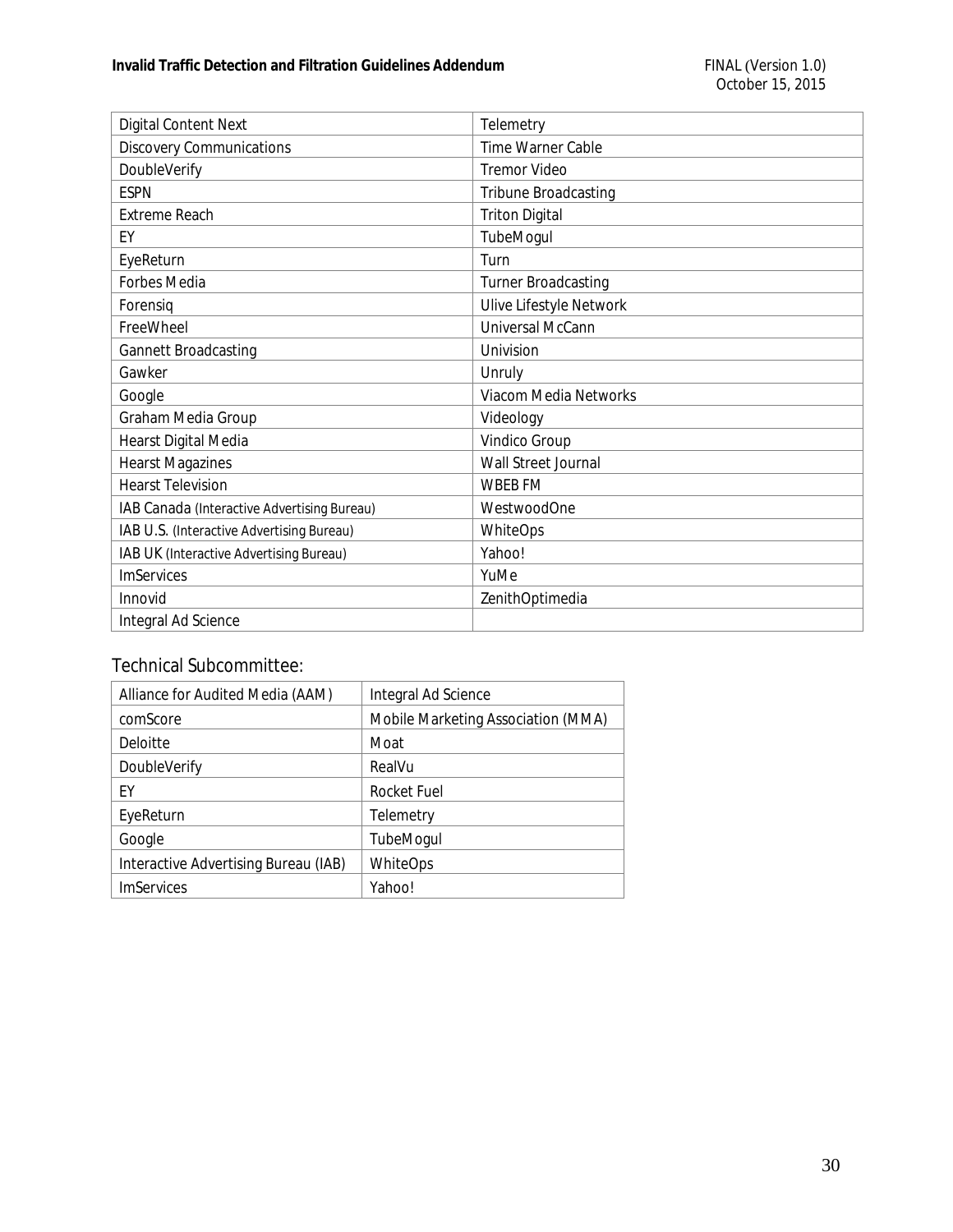## **10 Contact Information In Case of Questions or Issues**

MRC: David Gunzerath, SVP Associate Director 212-972-0300 [dgunzerath@mediaratingcouncil.org](mailto:dgunzerath@mediaratingcouncil.org)

IAB: Scott Cunningham, SVP Technology and Ad Operations 303-475-3599 [scott@iab.net](mailto:scott@iab.net)

MMA: Leo Scullin, Global Industry Initiatives 917-439-5059 [leo@mmaglobal.com](mailto:leo@mmaglobal.com)